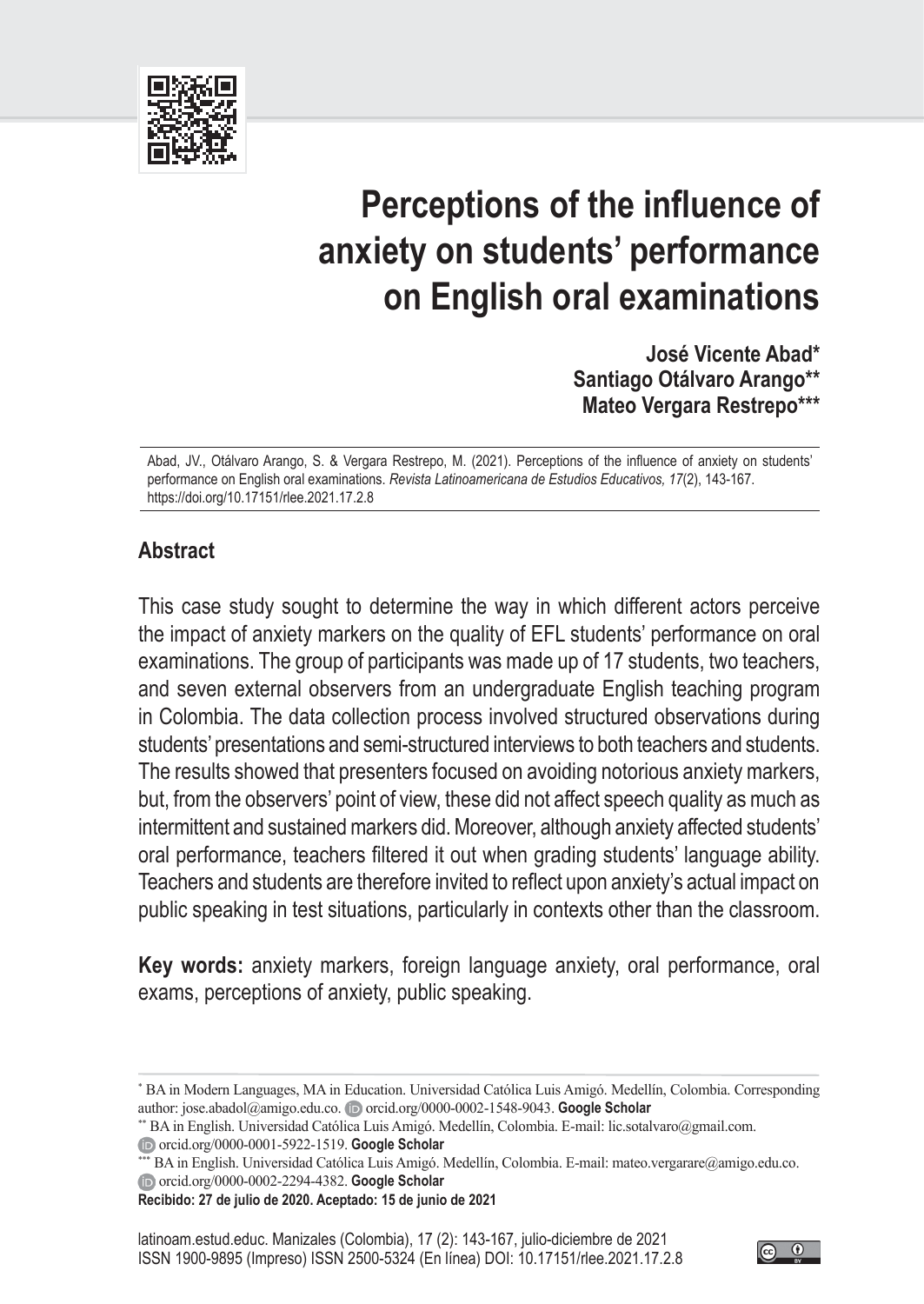#### **Resumen**

Este estudio de caso buscó determinar la forma en que diferentes actores perciben el impacto de los marcadores de ansiedad en el desempeño de los estudiantes de inglés en exámenes orales. La muestra incluyó 17 estudiantes, dos maestros y siete observadores externos de un programa de Licenciatura en inglés en Colombia. La recolección de datos incluyó observaciones estructuradas durante las presentaciones y entrevistas semiestructuradas a profesores y estudiantes. Los resultados mostraron que los presentadores se enfocaron en evitar los marcadores notorios de ansiedad, pero, para los observadores, estos no perjudicaron la calidad del discurso tanto como los marcadores intermitentes y sostenidos. Además, aunque la ansiedad afectó el rendimiento oral de los estudiantes, los maestros la excluyeron al evaluar su habilidad lingüística. Se invita a maestros y estudiantes a reflexionar sobre el impacto real de la ansiedad al hablar en público bajo circunstancias evaluativas, particularmente en contextos distintos al aula.

**Palabras clave:** marcadores de ansiedad, ansiedad en lenguas extranjeras, desempeño oral, exámenes orales, percepciones de ansiedad, hablar en público.

## **Introduction**

With the undisputed place of English as the most preeminent *lingua franca* in the world (Melitz, 2018), it is no surprise that its learning has become a top priority in the educational agenda of most countries across Latin America (Escobar, 2013). In this respect, Colombia is not an exception. For over two decades, the Colombian government has issued a series of language policies<sup>1</sup> that seek to improve the English language proficiency of its citizens. Although such policies have received severe criticism from the national academic community (Coral-Piedrahita, 2018; Correa & González, 2016; Usma, 2015; Peláez & Usma, 2017), both advocates and detractors acknowledge the need that new professionals graduating in all areas of knowledge become competent English users.

<sup>&</sup>lt;sup>1</sup> Some of those policies include the Program for Strengthening the Development of Competences in Foreign Languages; the National Program of Bilingualism 2004-2019; The National English Program: Colombia Very Well 2015-2025; and Bilingual Colombia 2014-2018 (See Peláez & Usma, 2017).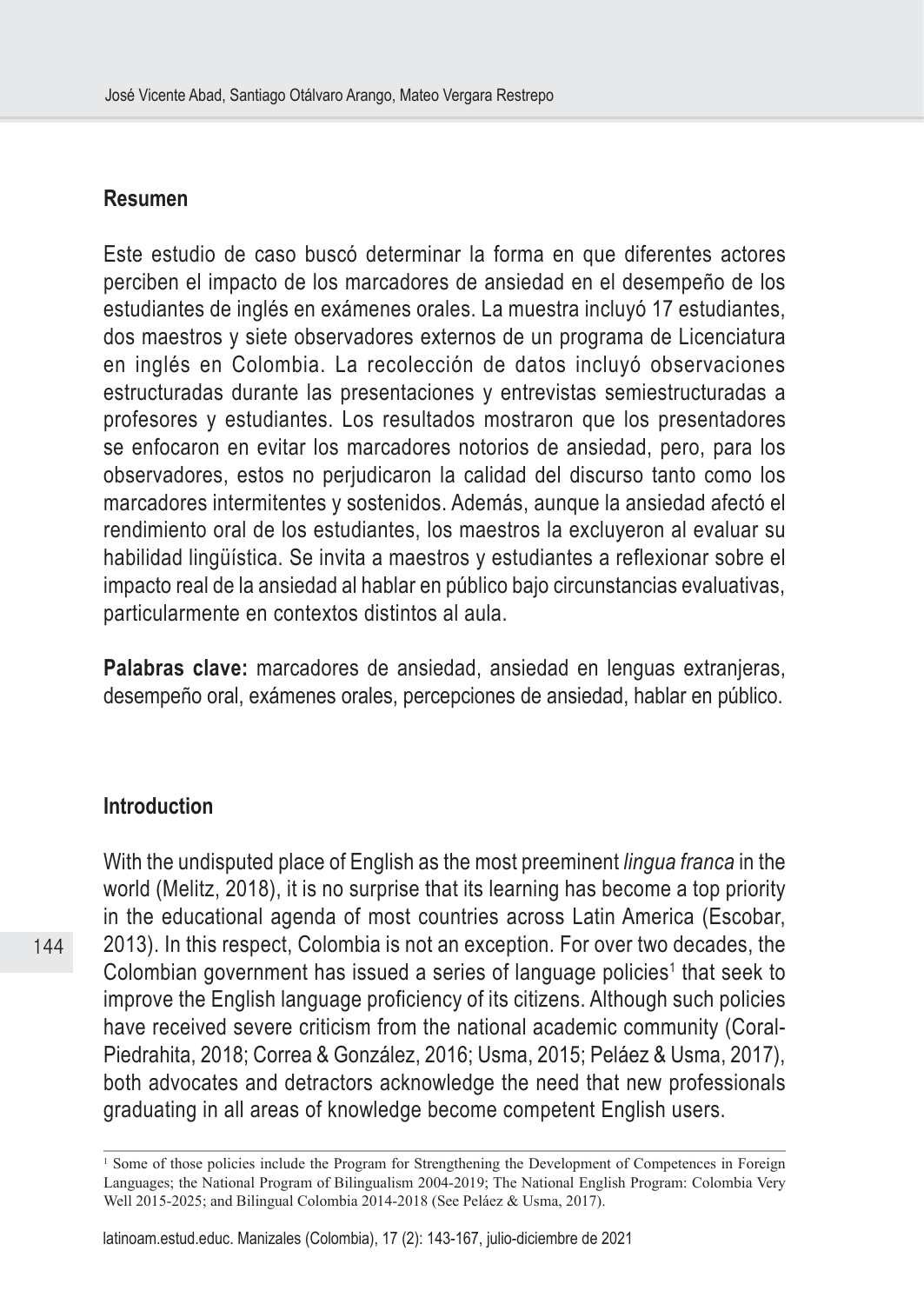One of the major goals of having undergraduate students learn English is turning them into fluent speakers of the language, mainly because in their professional and academic lives they will be invariably faced with situations that will require them to speak English in evaluative situations. Whether they have to take a job interview, attend international lectures, or engage in academic activities at the graduate level, the ability of new professionals to speak English is no longer a competitive advantage, but a baseline requirement. However, the development of oral skills at the undergraduate level of education, particularly of those pertaining to speaking in public, has proven to be quite challenging for both students and teachers.

The difficulties in having students develop public speaking skills are evident at the English teaching program where this study was conducted. As stated by the National Ministry of Education, Res. 02041 (2016), students from the program are expected to achieve a C1 English level<sup>2</sup> before graduation. To assess students' communicative competence (Bachman & Palmer, 1996; Canale & Swain, 1980), teachers use multiple types and forms of assessment (Brown & Abeywickrama, 2010; Maturana-Patarroyo, 2015), including oral exams.

Before conducting this study, we had noticed that many college students, including preservice English teachers, perform poorly on English oral examinations. Many of them argue that their low performance in this type of tests is due to their fear of speaking in public. In fact, these students usually appear to be quite nervous in the face of oral tests. This situation can lead students to feel frustrated about their learning process and to develop resistance towards both oral exams and foreign language learning as a whole. In some extreme cases, anxiety can lead students to drop out of their English courses.

To make matters worse, when designing and administering oral exams, teachers often fail to effectively address internal and external factors<sup>3</sup> that raise the students' affective filter (Krashen, 2013; Ranjbar & Narafshan, 2016) and thereby encroach upon their ability to speak effectively. Paradoxically, most students continue to pass their English courses only to crash against a wall raised by situations that require them to speak English in public. This problem suggests an unaddressed discrepancy regarding the way teachers, students, and external observers perceive the influence of anxiety on English oral performance in evaluative situations.

<sup>2</sup> According to the Common European Framework of Reference (CEFR) (Council of Europe, 2001).

<sup>&</sup>lt;sup>3</sup> Internal factors include aspects such as motivation and learning styles. External factors encompass aspects such as type and relative value of the test and quality of instruction among others.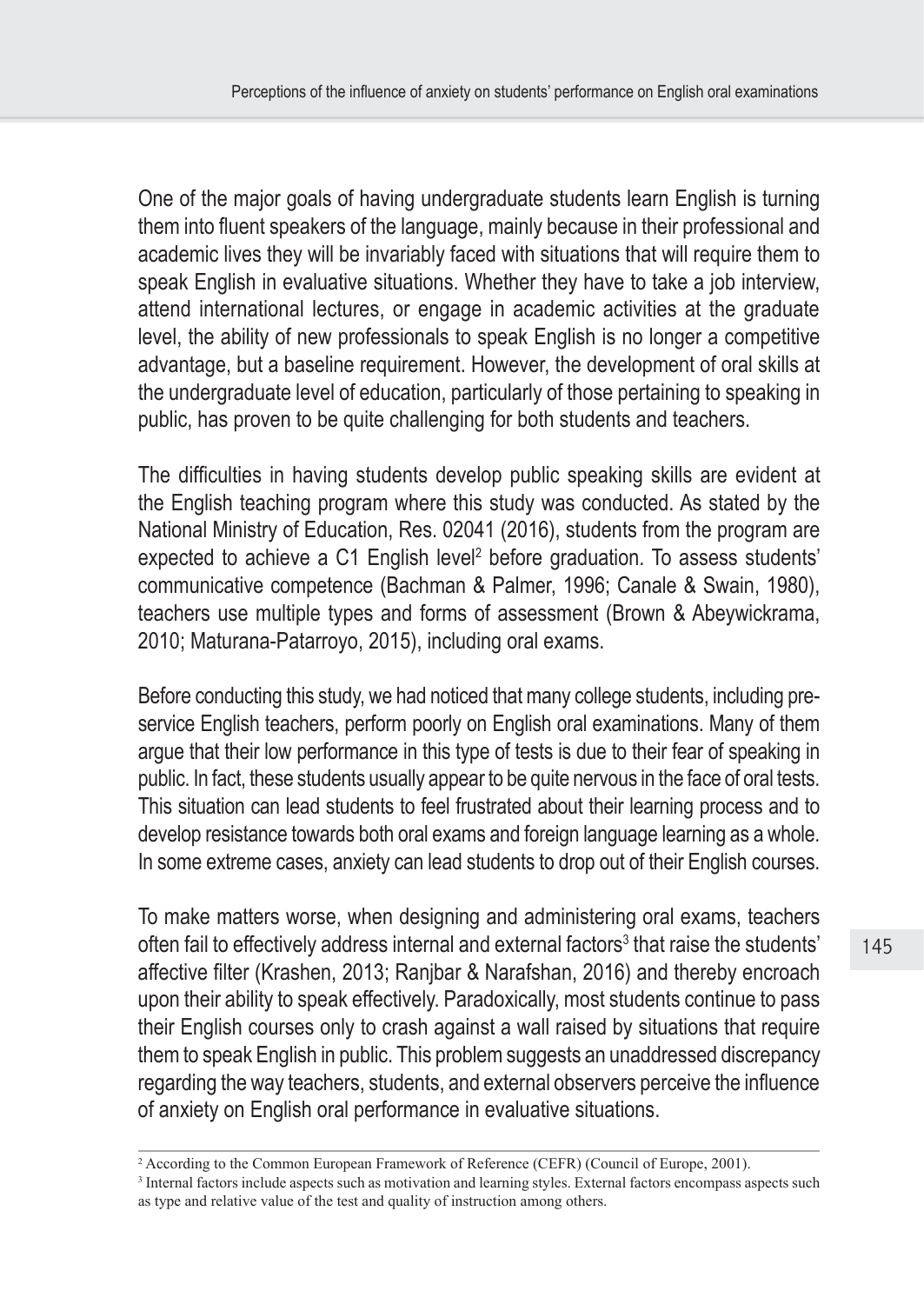## **Literature Review**

Most people experience uneasiness towards speaking in public. According to The National Institute of Mental Health in the U.S., fear of speaking in public affects about 73% of the population (National Social Anxiety Center, 2016). When public speaking serves an assessment purpose, particularly in a foreign language, that feeling could easily worsen. Some researchers argue that anxiety can seriously hamper foreign language students' oral performance and curtail their language learning (Horwitz, 2010; Subaşı, 2010); yet oftentimes neither teachers nor students know how to tackle this emotion. In the following section, we provide working definitions for different types of anxiety, which derive from areas such as psychology and applied linguistics; summarize some factors associated to language anxiety; and explore its relation to students' performance in oral examinations.

## **Conceptual Framework**

*Anxiety* is tied to negative feelings such as restlessness, frustration, insecurity, fear, and tension that can have a powerful impact on human behavior. At least three types have been identified. The first type, trait anxiety (Spielberger,1989) refers to the innate predisposition of some individuals to be anxious, which may be partly attributed to their lack of emotional stability (Goldberg, 1993). The second type, state anxiety (Spielberger, 1989) emerges temporarily without becoming a generalized condition. For MacIntyre (1999), it refers to "the moment-to-moment experience of anxiety" that any person could feel at any given time (p.15). Caver and Scheier (1986) found that the latter, albeit normal, may compromise behavior and cognition as it triggers a distinct response from the automatic nervous system. Last, Endler (1980) proposed a third type, situation-specific anxiety, which some people experience every time they are under a specific set of circumstances, such as travelling by air, taking a test, or speaking in public.

Although it could be claimed that anxiety is the affective factor that most hinders learning, its effects are not always negative. Horikawa (2013) classifies anxiety into debilitative or facilitative depending on whether it aids or hampers a specific learning task. Other forms of this condition in relation to learning include achievement anxiety, which is associated with the fear of failure in educational environments (Horwitz, 2010); and test anxiety (Fernández-Castillo & Caurcel, 2015), a situation-specific variant experienced when students have to take exams.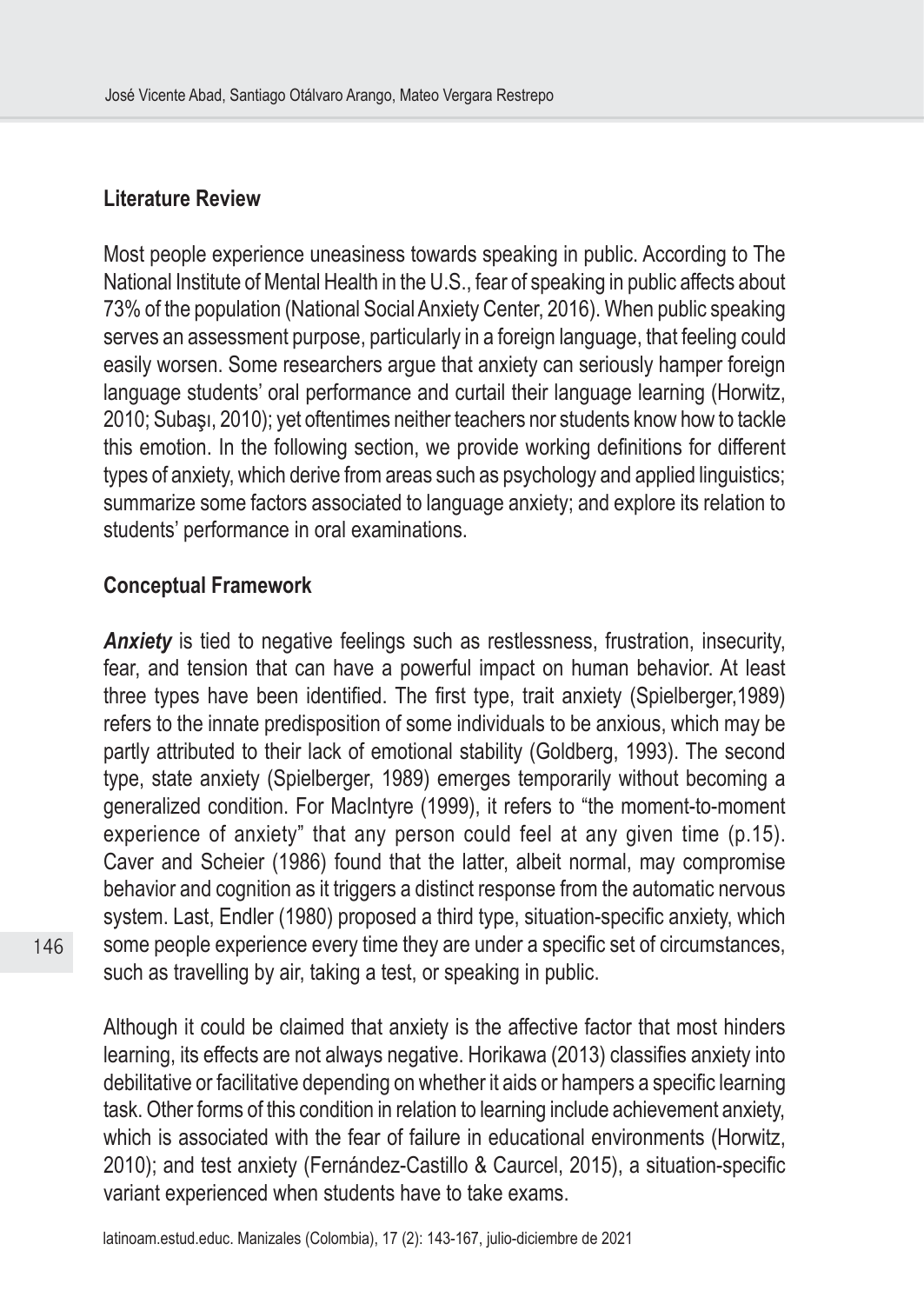The influence of anxiety on language learning has been extensively investigated (See, for example, Gardner & MacIntyre, 1993; Horwitz *et al*., 1986; MacIntyre, 1995, 1999; Young, 1986). Horwitz and Young (1991) developed two possible approaches to explain the concept. The first approach suggests it is the result of students transferring anxieties from other domains; the second approach proposes it is a unique emotional experience of its own. These approaches laid the foundations for other research studies on the topic of foreign language anxiety (Young, 1986, 1999), which involves a negative emotional response of worry and nervousness provoked by having to learn or use a second language. Horwitz *et al.* (1986) and Horwitz (2010) characterized it as a multimodal construct that involves linguistic, cultural, learning, and instructional factors.

# **Research Antecedents**

*Factors associated to language learning anxiety.* Students' speaking is arguably the language skill most affected by language learning anxiety (Elkhafaifi, 2005; Horwitz *et al*., 1986; Price, 1991; Young, 1986, 1999). McKintyre (1999) argues that language anxiety is different from other anxiety types that affect learning because it is related to a complex interplay of internal and external factors that various researchers have tried to pinpoint. Given the complex interrelation between human beings and their environment, the line that researchers use to distinguish internal from external factors is often blurry. However, for the sake of analysis, anxiety-related factors can be placed within a continuum that measures students' degree of influence over them. Hence, at the time of facing an oral presentation, subjective factors depend more directly on the learners' volition —as they lie within their scope of influence whereas objective factors cannot be directly controlled by them.

Based upon the previous premise, we found that the objective factors most commonly associated to students' foreign language anxiety include (1) speaking in public (Aida, 1994; Horwitz *et al*., 1986; Liu, 2006; Mak, 2011; Woodrow, 2006); (2) complying with task-specific requirements regarding form or content (Chen, 2015); (3) experiencing pressure to pass (and fear of failing) the course (Mak, 2011); and (4) being evaluated by an audience (Aida, 1994; Chen, 2015; Mak, 2011, Subaşı, 2010) particularly by native speakers (Mak, 2011; Woodrow, 2006) or by peers (MacIntyre, 1999; Woodrow, 2006). With regard to peer evaluation, some research studies (MacIntyre, 1999; Price, 1991) concluded that students' resistance to public oral examinations often derives from feelings of both inadequacy and fear, as they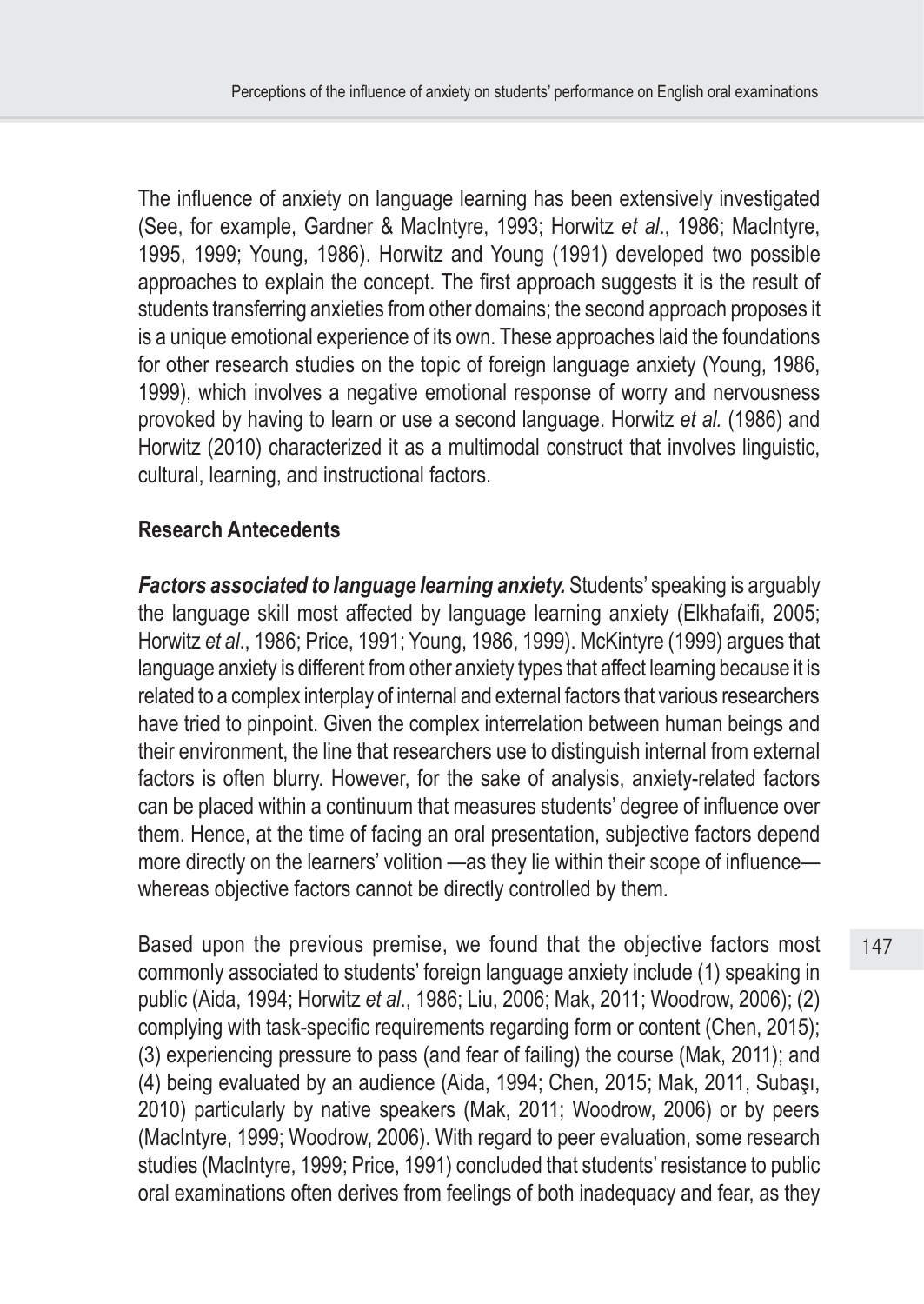often believe they are not at the same proficiency level as their peers, and that, as a consequence, they can easily make a speaking mistake that could prompt their peers' criticism and mockery. Other factors linked to language-anxiety in relation to oral examinations include students' language proficiency (Chen, 2015) as well as their age and overall academic achievement (Onwuegbuzie *et al.,* 1999).

Major subjective factors tied to language learning anxiety are students' personality, including trait anxiety; and psychological conditions, including state and situationspecific forms of anxiety (MacIntyre, 1995, 1999; Mark, 2011). MacIntyre (1995) found, for example, that, when learning a language, extrovert students usually experience less nervousness than introvert students, who tend to do better in areas that require less social interaction such as math or science. Other subjective factors include students' attitude towards language (Mak, 2011; Yan and Horwitz, 2008) and prior experience with language-learning (Chen, 2015; Onwuegbuzie *et al.,* 1999) along with the quality and amount of preparation for the oral assignment (Chen, 2015), which is usually connected to students' ability to use learning strategies (Abad & Alzate, 2016; Yan & Horwitz, 2008).

*Relation between language anxiety and oral performance.* Language anxiety as a psychological phenomenon has been largely studied through quantitative methods (see, for example, Horwitz *et al*., 1986; Young, 1986; Pappamihiel, 2002; Saito, 1999; MacIntyre & Gardner, 1991; MacIntyre, 1999). The most common instruments to measure it include tests, surveys, and scales, of which arguably the most popular one has been Horwitz *et al. (*1986) *Foreign Language Class Anxiety Scale* (FLCAS). Despite multiple studies on the topic, no conclusive findings have been established as to the relationship between language anxiety and students' academic performance in oral examinations.

On the one hand, some studies have found a negative correlation between these variables. Through their own scale, Gardner *et al.* (1979) found a negative correlation between language anxiety and the learning of French. Horwitz *et al.* (1986) determined that students' language learning performance was indeed affected by significant levels of foreign language anxiety. MacIntyre (1995) stated that "language anxiety can play a significant causal role in creating individual differences in both language learning and communication" (p. 90). Further studies (Horwitz, 2010; Subaşı, 2010) also concluded that this variable can seriously hamper EFL students' oral performance and hinder their language learning.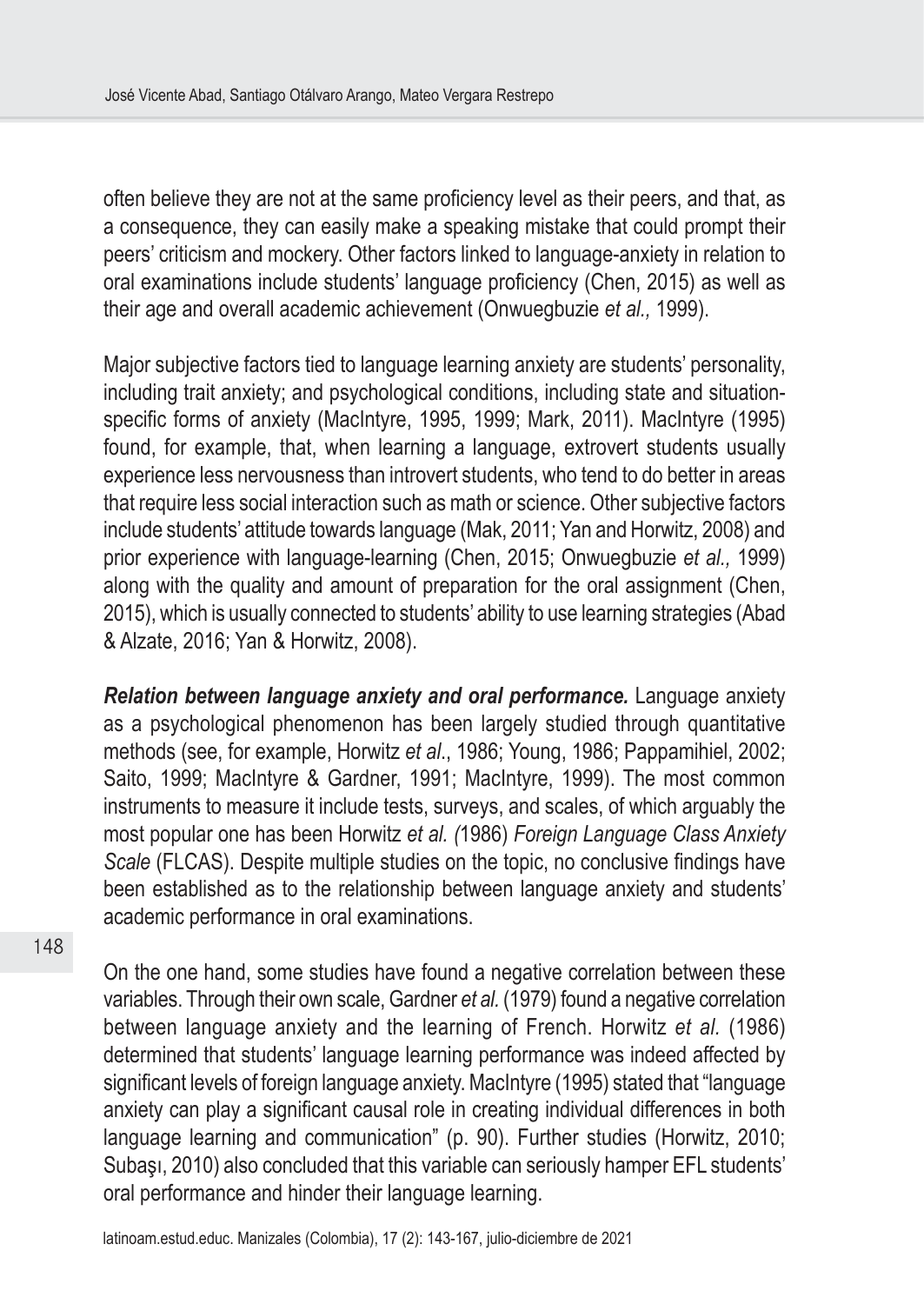Other studies, however, have found no direct correlation between language anxiety and students' academic performance. Beatty and Andriate (1985) found that students' language anxiety cannot directly determine second language learning performance, because other factors, such as students' personality and learning environment, affect their second language acquisition. Findings ferreted out by Woodrow (2006) show that, even though ESL students feel anxious about presentations, this emotional state does not have a significant relationship with their oral performance.

After revising the literature, we conclude that foreign language anxiety is arguably the factor that most affects EFL students' oral performance. However, discrepancies between researchers as to the relation between these two variables suggest that the incidence of anxiety on oral examinations probably varies depending on culture and school factors. Further, the fact that many students pass their oral examinations although their performance is affected by language anxiety evinces a mismatch in the way that different observers perceive — and assess — its impact on EFL students' oral performance. This point, however, has not been deeply explored in EFL teaching and learning. Hence, more than measuring the impact of anxiety on students' oral performance through quantitative methods, we aimed at exploring the way in which different actors, in the classroom and outside, perceive this emotional state and construe its impact on the quality of EFL students' oral performance, particularly when it becomes a component of language assessment. Such findings could help EFL teachers and learners better understand the place of anxiety in students' public speaking and develop strategies to more effectively address it when public speaking in English is required, especially for assessment purposes.

# **Method**

# **Research Design**

In adherence to the principles of the interpretive paradigm (Cifuentes-Gil, 2011; Vieytes, 2004), we conducted a case study (Moore *et al*., 2012). According to Taylor and Medina (2013), researchers within the interpretive paradigm use ethnographic methods such as informal interviews and participant observations "to construct trustworthy and authentic accounts of the cultural other" (p.5). On the other hand, investigators who engage in case study research (Creswell, 2014; Stake, 1995; Yin, 2013) seek to better understand a problem by studying in detail a representative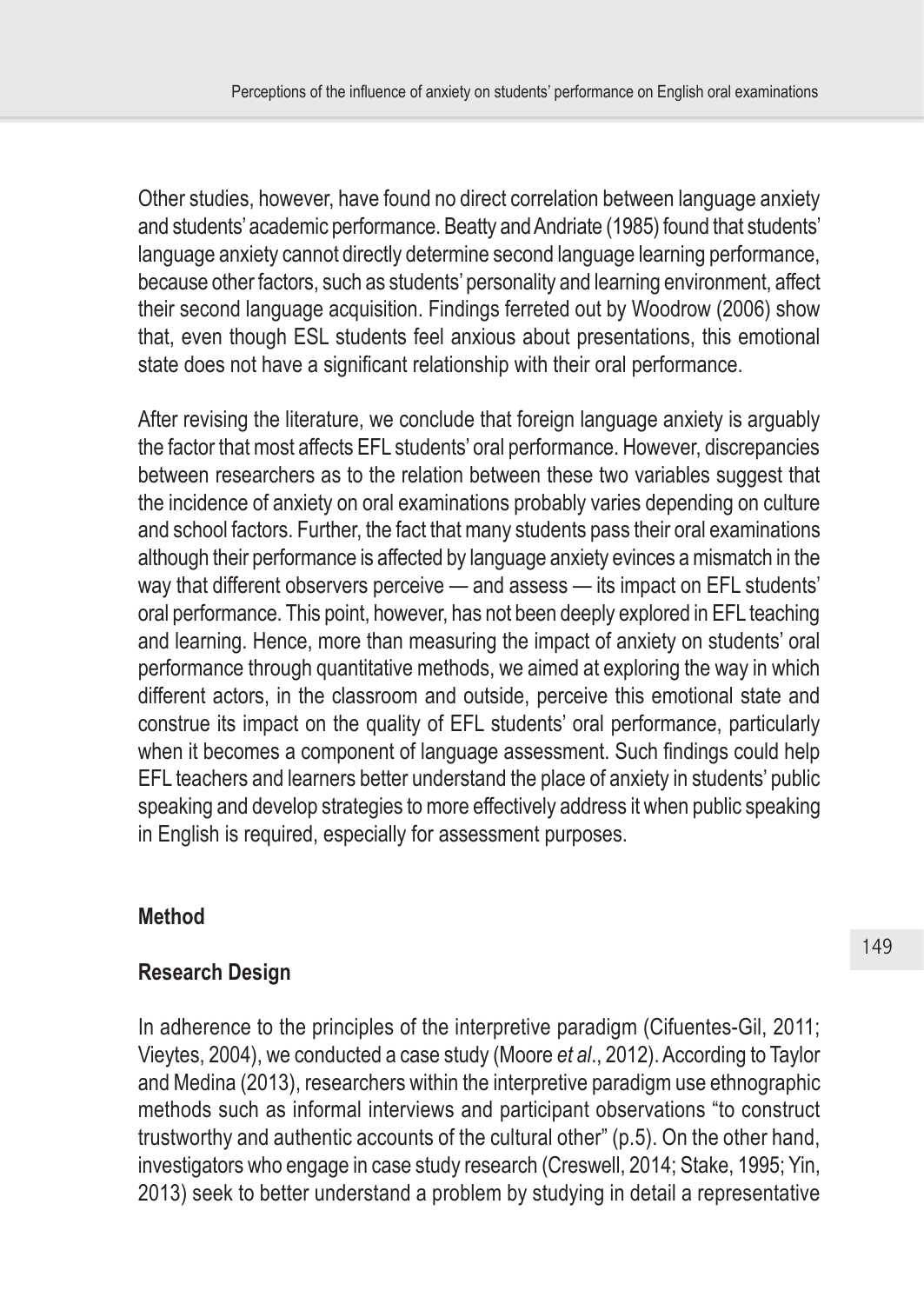case within a real context. Through this study we purported to broaden our understanding of the effects of anxiety on English learners' oral performance by studying the said phenomenon in a group of pre-service English teachers and their instructors. More specifically, we aimed at exploring the perception that different actors (students, teachers, and external observers) hold as regards the way in which anxiety signs affect the quality of students' speaking exams.

## **Context**

The study was conducted at a private Catholic university in Colombia. At the time, the university had six schools that offered 28 graduate and 24 undergraduate programs to nearly 17,000 students in six sites spread out across the national territory. To this day, the university takes pride in its humanistic approach to education, through which it seeks to educate professionals with ethical principles that will positively impact their social context. To that effect, the university follows an integral assessment model that includes not only students' skills and knowledge but also their attitudes, values, and emotions<sup>4</sup>.

When the study started, the English teaching program at the university had 825 students. The curriculum comprised 144 credits distributed across 55 courses, out of which 19 belonged to the pedagogical core, i.e., to the language teaching component. Most of the latter regularly included oral exams and presentations as part of assessment; therefore, in order to more easily appraise the perceptions of anxiety's impact on students' oral performance, only students and teachers taking part in those courses were included in the study.

# **Sampling**

As suggested above, we employed a criterion-based sampling (Marshall, 1996; Patton, 2015) for the selection of participants. To participate in the study, students had to be legal adults —18 years or older—effectively registered in the English teaching program, from the second semester onwards. In addition, participants had to be taking a course that belonged to the English teaching component of the program and that included oral presentations as part of the evaluation.

<sup>4</sup> Official information about the university was taken from its official website and from its Proyecto Educativo Institucional (Institutional Educative Project, [PEI]), wherein the university formally states its mission, vision, principles, and overall curriculum.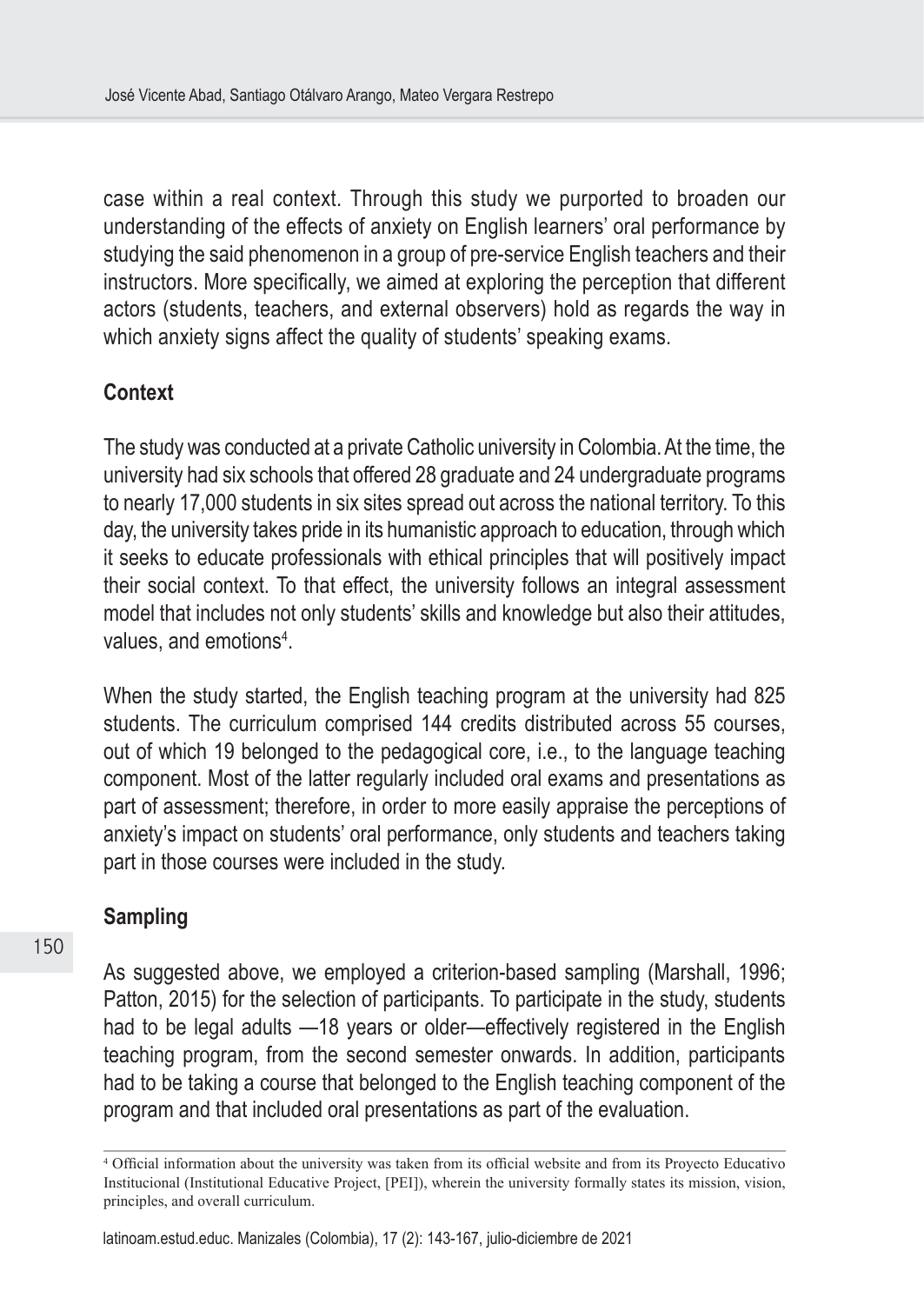Considering the above conditions, researchers selected 17 students from four different English-teaching courses. Students' average age was 21 years old. There were 9 males and 8 females. They belonged to socio-economic strata 3 and 4, which corresponds to households with a middle-class income. At the time of the study, their average English proficiency level was B1, according to the Common European Framework of Reference (Council of Europe, 2001).

Besides the 17 students, the four teachers in charge of the selected courses also participated in the study. These four instructors had masters' degrees in language education and had been part of the program's faculty for seven years on average. Their overall teaching experience ranged between five to 15 years. Two of them were former priests who had decided to become language teachers, and all four conformed to the institution's Catholic and humanistic philosophy.

# **Data Collection**

Prior to data collection, the four teachers and the 17 students formally agreed to the terms of the study by signing an informed consent. For data collection, we resorted to non-participant observations, students' grades on observed examinations, and semi-structured interviews. After the non-participant observations, we collected students' grades on the oral exams. Thereon, we conducted a preliminary analysis, which informed the design of the subsequent interviews. Below we describe the procedures for both the observations and the interviews.

**Observations.** To verify the frequency of anxiety markers during students' oral assessments, seven researchers carried out structured non-participant observations (Bell, 2010) using an observation checklist (Appendix A). The descriptors in the checklist were taken from Aiken's (2003). In addition, three categories of anxiety markers were proposed: Notorious markers involved behaviors that were decidedly evident during the presentation, but that occurred fewer than 5 times; for example, when a student makes a 10-second pause because they forgot a word. Intermittent markers referred to on-and-off behaviors that happened more than five times but that, as a whole, did not take up more than 50% of the overall length of the presentation; for example, a student balancing their arms every now and again for a total of two minutes in a 10-minute presentation. Finally, sustained markers were defined as behaviors that occurred for 50% or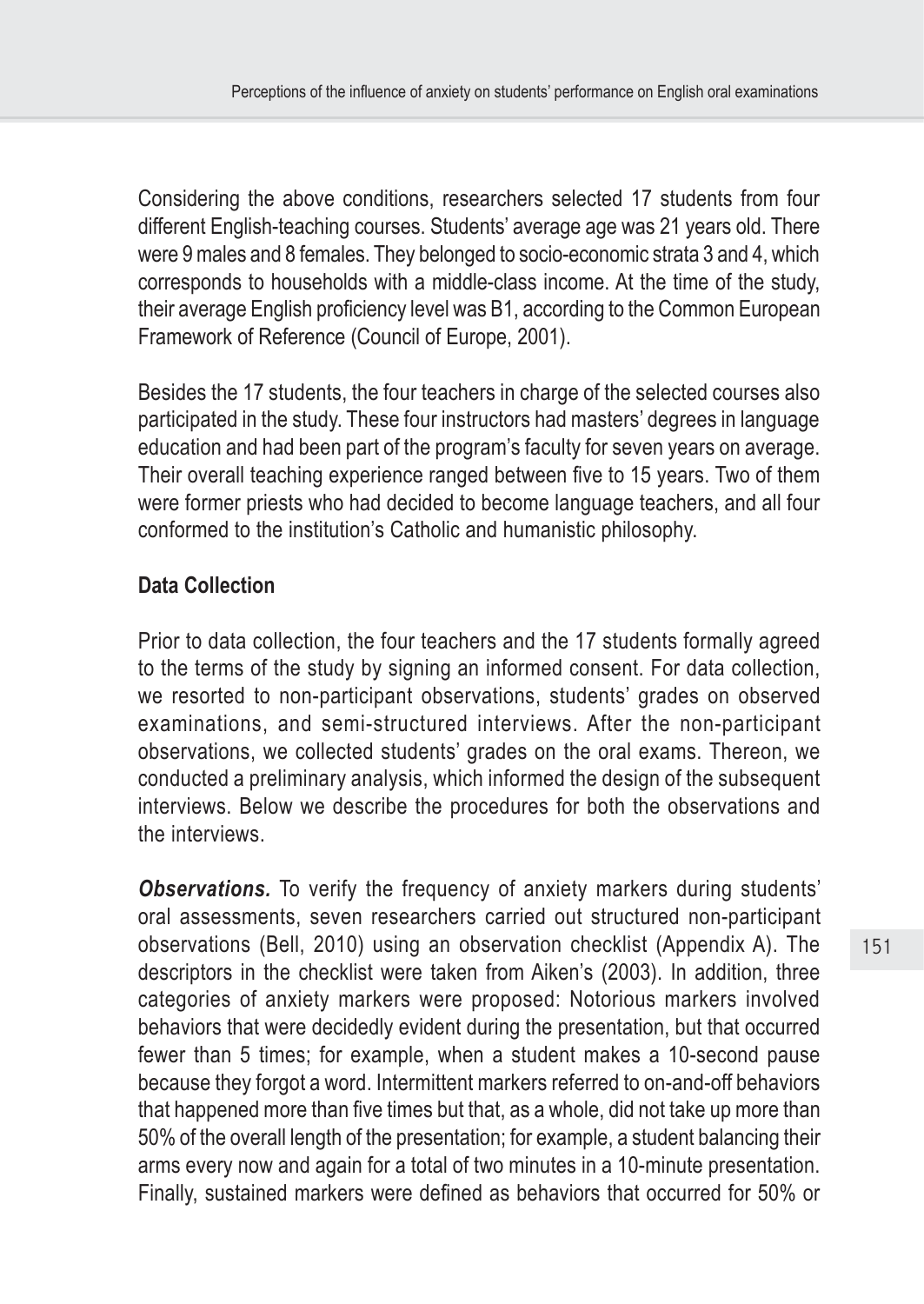more of the presentation's total time span; for example, a student who walks around the room during the entire presentation.

The seven observers were trained to carry out the observations. As part of their training, they actively participated in adjusting, piloting, and field-testing the checklist. To pilot the instrument, the research team engaged in two trial sessions in which they used the instrument while observing 5- to 7-minute presentations online. After each observation run-through, team discussions were held to adjust the checklist according to practical and contextual needs perceived during the exercise and to unify the assessment criteria of observers. In the end, the seven researchers observed the 17 participants to determine the frequency of anxiety markers during their oral evaluations. Afterwards, observers also had to classify those markers into one of the three aforementioned categories and grade them from 1 to 10 depending on the incidence they perceived such markers had on the overall quality of the students' oral performance.

*Interviews.* By means of semi-structured interviews (Longhurst, 2003), we sought to identify students' and teachers' perceptions about anxiety and its influence on oral performance. Based on the results derived from the analysis of the initial data, that is, the observation checklists and the students' grades, the research team designed the protocols for the interviews, which helped us to validate our initial interpretations. Moreover, we adapted the protocol used with the teachers in light of the results obtained with the students' interviews. In fact, one question was added concerning the teachers' perception of anxiety during oral exams and the value ascribed to it at the time of grading students' performance. In other words, the planning and implementation of the interviews was informed by the preceding results obtained through the preliminary analysis of previously collected data. Thus, the iterative and recursive nature of qualitative research (Burns, 1999, 2010; Curry, 2015) was preserved and came to bear. Table 1 describes the action plan we followed.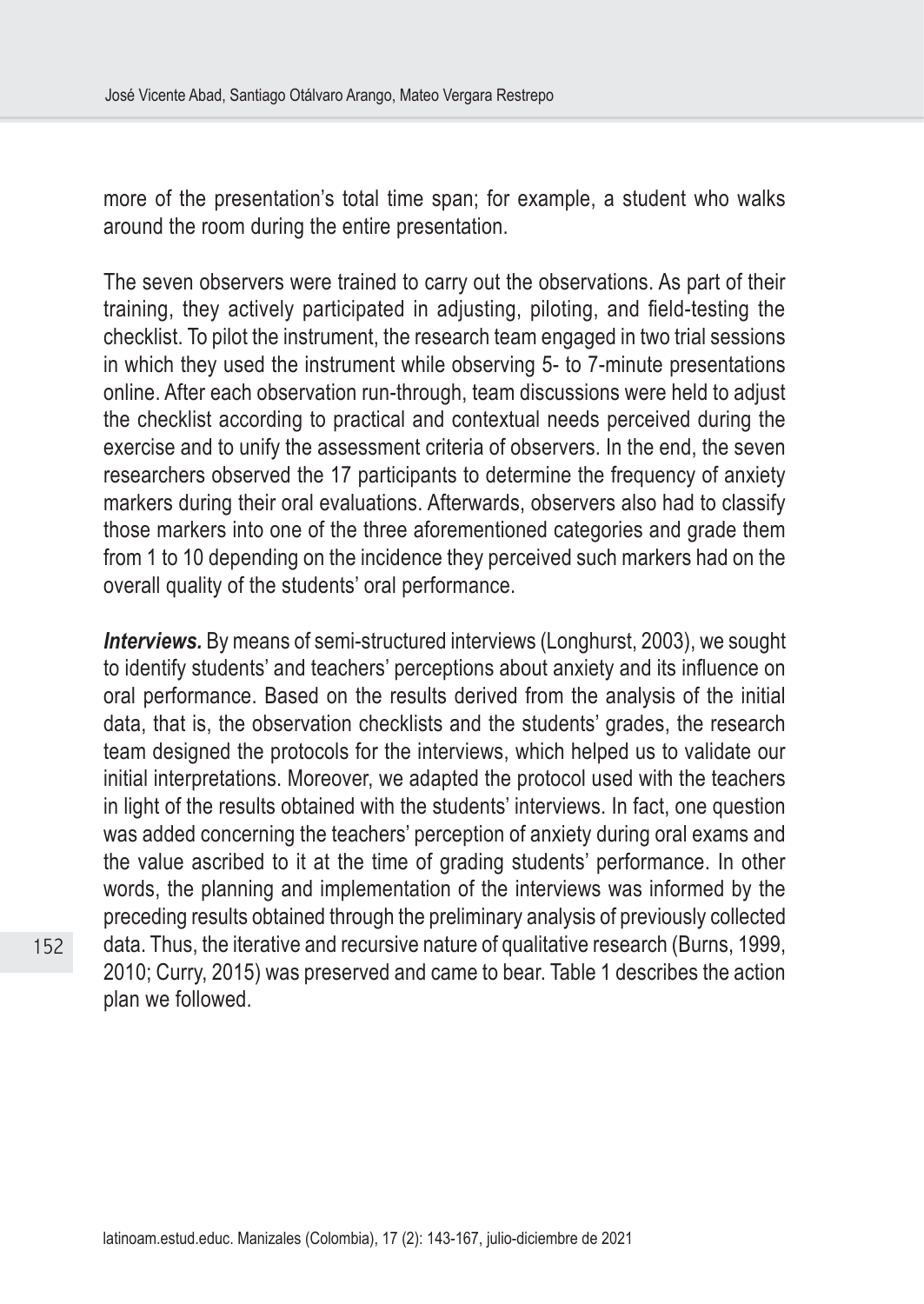| <b>Objectives</b><br><b>Actions</b>                                               |                                                                                                            | <b>Technique</b>                                                      |  |  |
|-----------------------------------------------------------------------------------|------------------------------------------------------------------------------------------------------------|-----------------------------------------------------------------------|--|--|
| To characterize the<br>signs of anxiety shown<br>by students during oral<br>exams | To observe students' performance<br>and identify signs of anxiety                                          | Structured non-participant<br>observations (n=17)                     |  |  |
|                                                                                   | To classify signs of anxiety (notorious,<br>intermittent, and sustained)                                   | Observers' classification and<br>assessment of anxiety markers        |  |  |
|                                                                                   | To assess recurrence and impact<br>of signs of anxiety on the quality of<br>students' performance          | Appraisal of students' grades on<br>observed oral examinations (n=17) |  |  |
| To contrast teachers'<br>and students'<br>perceptions of the                      | To identify students' perceptions<br>about anxiety and its influence on oral<br>performance                | Audio recordings and transcripts of<br>students' interviews (n=5)     |  |  |
| influence of anxiety on<br>students' performance<br>in oral exams.                | To identify teachers' perceptions of<br>anxiety and its role in the assessment<br>of students' performance | Audio recording and transcript of<br>teachers' interviews (n=2)       |  |  |
|                                                                                   | $N = 1$                                                                                                    |                                                                       |  |  |

| <b>Table 1. Action Plan</b> |  |  |
|-----------------------------|--|--|
|-----------------------------|--|--|

Note: Own Source.

# **Data Analysis**

For the analysis of qualitative data, we followed an integrated approach (Curry, 2015) that involved assembling, coding, and comparing the data to identify patterns and relationships, as suggested by Burns (1999). Once the initial coding and categorization process was completed, we used a category matrix that allowed us to describe and compare sets of data around specific themes to arrive at plausible interpretations that were later verified with participants of the study and pitted against existing research in the area of foreign language anxiety.

In addition, we took a number of measures to maximize the study's validity and trustworthiness (Burns, 1999; Denzin & Lincoln, 2005; Guba & Lincoln, 1989). Initially, we used different forms of triangulation, particularly as regards methods and investigators (Burns, 2010; Denzin & Lincoln, 2005; Golafshani, 2003). In this respect, Patton (2015) states that the combination of methods can strengthen a study, particularly when it involves the use of both quantitative and qualitative data. Moreover, as indicated earlier, interviews served as a strategy to perform members checking (Burns, 2010). Finally, we used peer examinations (Burns, 2010) as two external evaluators not directly involved in the study validated the results and interpretations.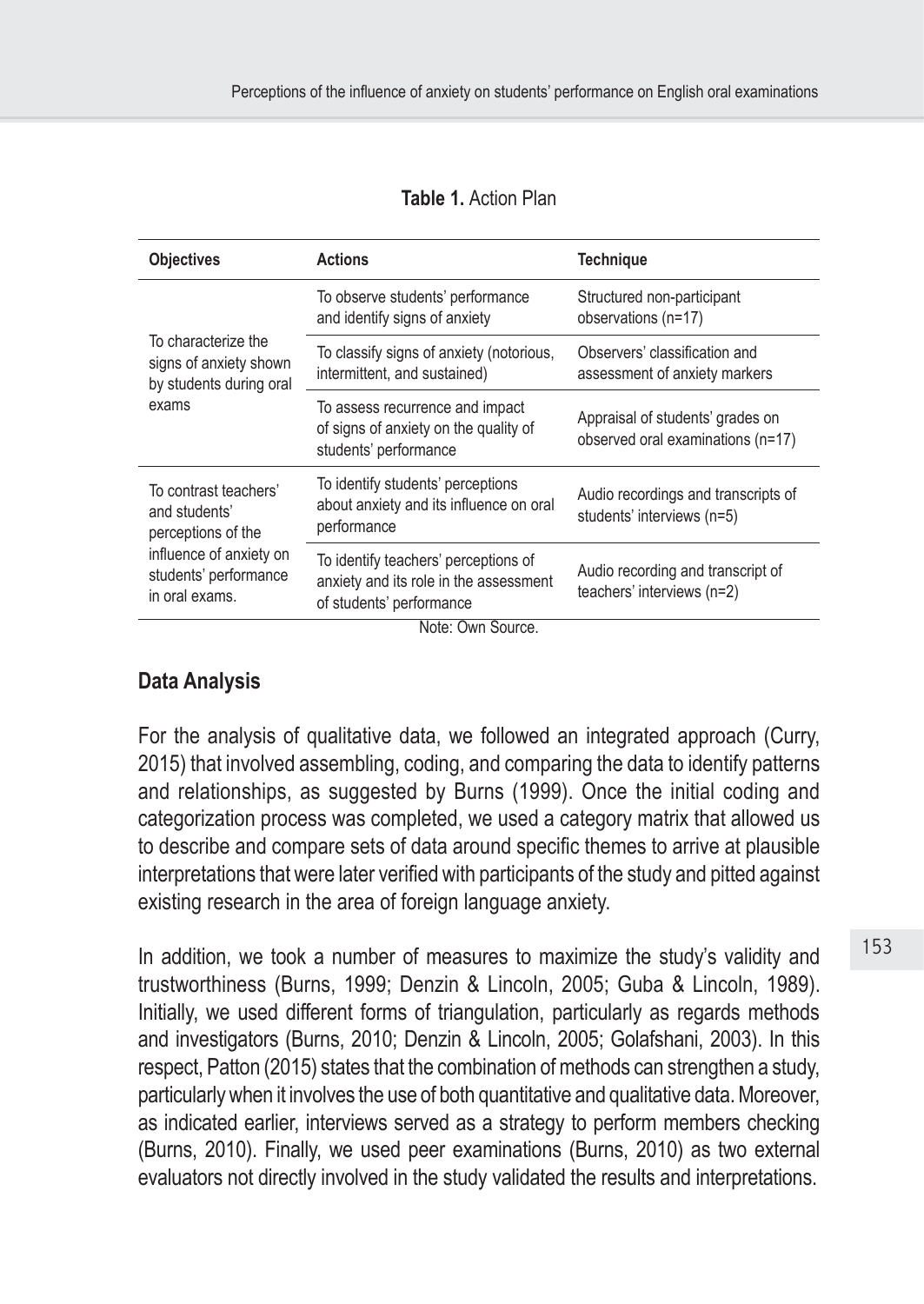## **Results**

154

To analyze the incidence of anxiety on the quality of students' performance on oral exams, we organized the findings according to the perceptions held by external observers, students, and teachers, as evinced through the different instruments used.

## **Observers' Assessment of Anxiety in Oral Performance**

As indicated in the method section, observers' first task was to identify markers of anxiety and determine their frequency of occurrence during students' presentations. Then, based on that frequency, observers had to classify those markers into notorious, intermittent, and sustained behaviors. Finally, they had to assess the degree to which those behaviors affected the quality of students' oral performance. Figure 1 shows the frequency of occurrence of the different anxiety markers observed.

To determine the incidence of each type of anxiety markers on a student's performance, the added value given to a group of behaviors under the same category (notorious, intermittent, or sustained) was divided into the frequency in which they occurred over the course of the presentation. Table 2 shows these data in detail.

After calculating the effect of anxiety markers on each student's performance, the average incidence of each marker type was calculated for the whole group. The notorious markers showed the lowest incidence (2.7) whereas the intermittent (5.2) and sustained (6.8) ranked higher. Figure 2 shows the degree in which each type of marker influenced the quality of students' oral performance as assessed by the external observers.

| Knees shake       |    |          |    |     |  |
|-------------------|----|----------|----|-----|--|
| Long breaks       |    |          |    |     |  |
| Sweats            |    |          |    |     |  |
| Pale face         |    |          |    |     |  |
| Rigid arms        |    |          |    |     |  |
| Swallows          |    |          |    |     |  |
| Moistens lips     |    |          |    |     |  |
| Inexpressive face |    |          |    |     |  |
| Drag the feet     |    |          |    |     |  |
| No eye contact    |    |          |    |     |  |
| Walks or moves    |    |          |    |     |  |
| Swings            |    |          |    |     |  |
|                   | 20 | 60<br>40 | 80 | 100 |  |
|                   |    |          |    |     |  |

#### **Figure 1.** Frequency of Anxiety Markers

Note: The table shows the number of times each marker took place over the observation period. Own source.

latinoam.estud.educ. Manizales (Colombia), 17 (2): 143-167, julio-diciembre de 2021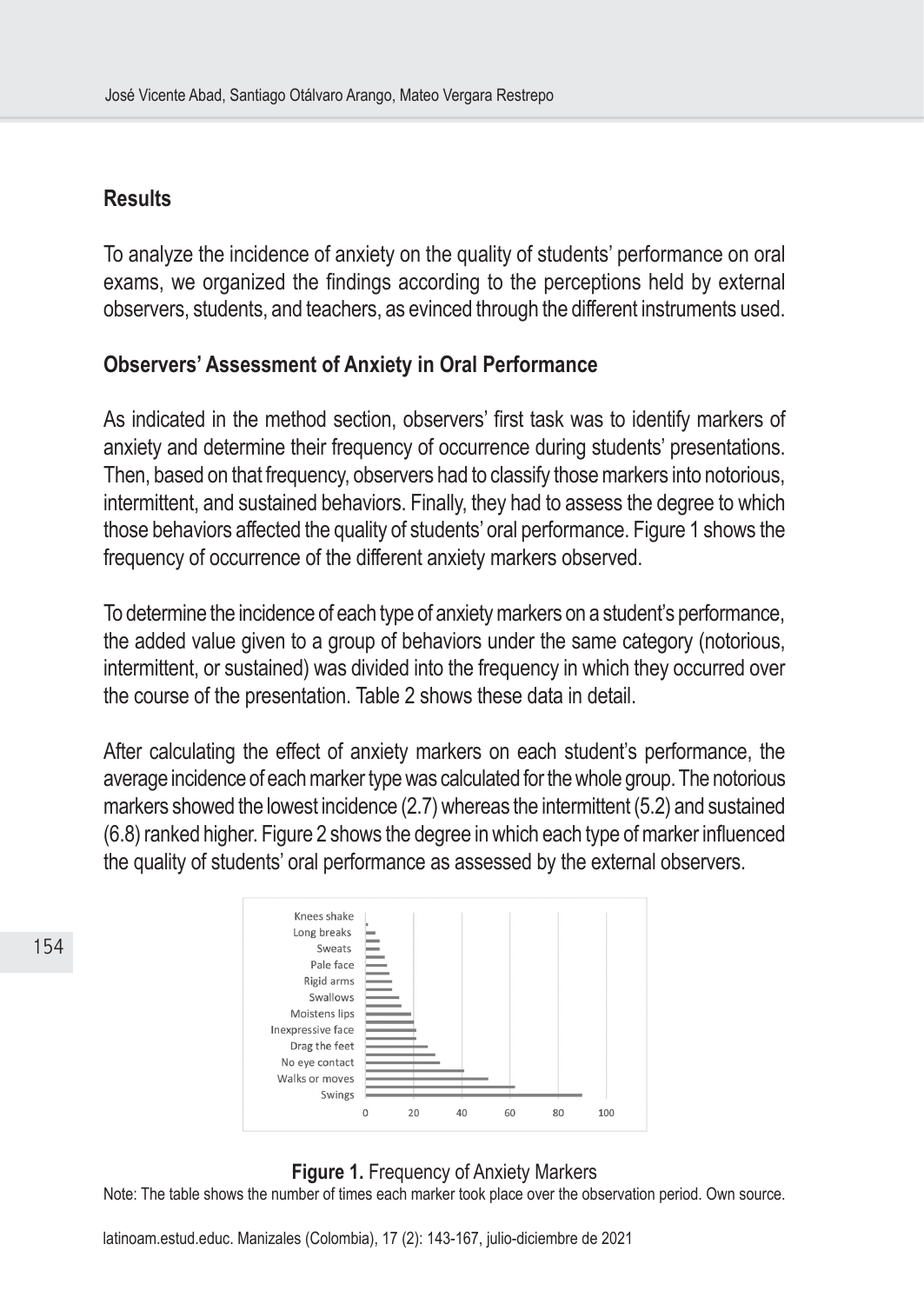|                 | <b>Type of Markers</b> |                  |           |                |                |           |                  |                  |           |  |
|-----------------|------------------------|------------------|-----------|----------------|----------------|-----------|------------------|------------------|-----------|--|
|                 |                        | <b>Notorious</b> |           |                | Intermittent   |           |                  | <b>Sustained</b> |           |  |
| <b>Student</b>  | Frequency              | Value            | Incidence | Frequency      | Value          | Incidence | Frequency        | Value            | Incidence |  |
| S <sub>1</sub>  | 5                      | 19               | 3.8       | $\mathbf{1}$   | $\overline{7}$ | 7.0       | $\overline{2}$   | 19               | 9.5       |  |
| S <sub>2</sub>  | 6                      | 34               | 5.7       | $\mathbf{1}$   | $\overline{7}$ | 7.0       | $\overline{2}$   | 18               | 9.0       |  |
| S <sub>3</sub>  | 3                      | 13               | 4.3       | $\pmb{0}$      | $\mathbf 0$    | 0.0       | 1                | $\overline{7}$   | 7.0       |  |
| S <sub>4</sub>  | 6                      | 12               | 2.0       | 0              | $\pmb{0}$      | 0.0       | $\mathbf{1}$     | 8                | 8.0       |  |
| S <sub>5</sub>  | $\overline{7}$         | 28               | 4.0       | $\overline{2}$ | 12             | 6.0       | $\overline{2}$   | 19               | 9.5       |  |
| S <sub>6</sub>  | 3                      | $\overline{7}$   | 2.3       | $\mathbf 1$    | 6              | 6.0       | $\pmb{0}$        | 0                | 0.0       |  |
| S7              | $\mathfrak{Z}$         | 14               | 4.7       | $\mathbf{1}$   | 8              | 8.0       | $\mathbf{1}$     | 9                | 9.0       |  |
| S <sub>8</sub>  | $\overline{2}$         | $\overline{2}$   | 1.0       | $\mathbf 0$    | $\mathbf{0}$   | 0.0       | 3                | 27               | 9.0       |  |
| S9              | 8                      | 12               | 1.5       | $\overline{2}$ | 10             | 5.0       | $\mathbf 1$      | 9                | 9.0       |  |
| S <sub>10</sub> | 9                      | 23               | 2.6       | $\mathbf 1$    | 8              | 8.0       | 1                | 10               | 10.0      |  |
| S11             | 6                      | 10               | 1.7       | 3              | 14             | 4.7       | $\overline{2}$   | 14               | 7.0       |  |
| S12             | 8                      | 12               | 1.5       | $\overline{2}$ | 10             | 5.0       | 1                | 9                | 9.0       |  |
| S <sub>13</sub> | $6\,$                  | 14               | 2.3       | $\mathbf{1}$   | $6\,$          | 6.0       | $\pmb{0}$        | 0                | 0.0       |  |
| S <sub>14</sub> | $\overline{7}$         | 14               | 2.0       | $\mathbf{1}$   | 5              | 5.0       | $\boldsymbol{0}$ | $\mathbf 0$      | 0.0       |  |
| <b>S15</b>      | $6\,$                  | 12               | 2.0       | $\mathbf{1}$   | 6              | 6.0       | 1                | 10               | 10.0      |  |
| S <sub>16</sub> | $\overline{4}$         | 10               | 2.5       | $\mathbf{1}$   | 8              | 8.0       | 1                | 9                | 9.0       |  |
| <b>S17</b>      | 6                      | 12               | 2.0       | $\overline{2}$ | 13             | 6.5       | $\pmb{0}$        | $\pmb{0}$        | 0.0       |  |

**Table 2.** Incidence of Anxiety Markers per Student

Note: Notorious markers were noticeable yet they occurred fewer than five times. Intermittent markers occurred five or more times, but never for more than half the time of the presentation. Sustained markers were held or repeated for 50% or more of the total length of the presentation. Own source.

The results showed that intermittent and sustained behaviors had the greatest influence on students' performance. Hence, conducts such as swinging (90), restricting hands against hard surfaces or objects (62), and walking or moving (51), which occurred repeatedly during students' oral presentations, had the most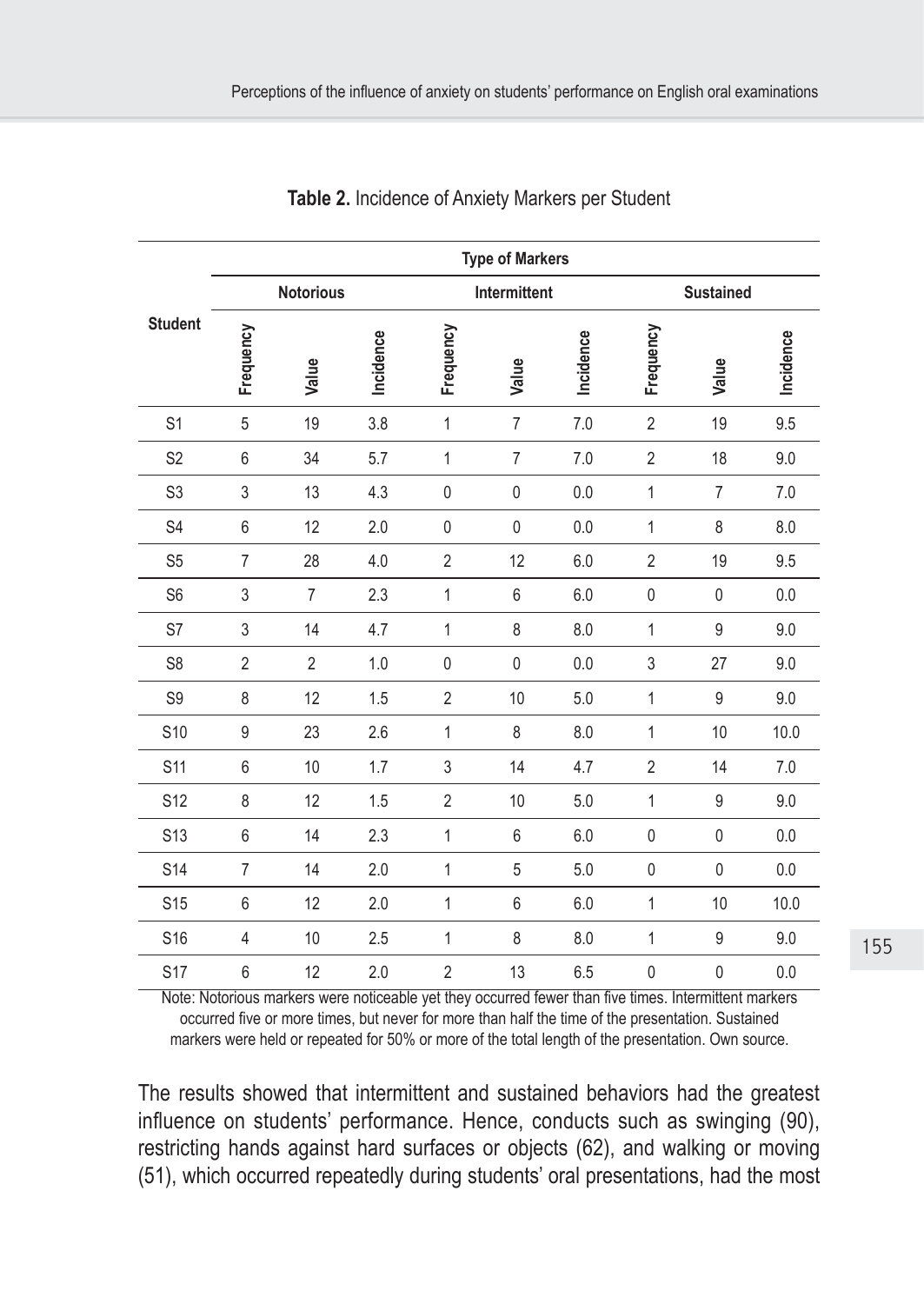negative impact on the quality of students' public speaking. Conversely, in the eyes of external evaluators, notorious conducts that happened fewer than 5 times on each performance, such as taking long breaks (4), breathing heavily (6), getting pale (9), or flushing (11), did not have a strong overall effect on the quality of the presentations.



**Figure 2.** Observers' Assessment of Anxiety Markers' Incidence on Oral Performance Note: The graph shows the perceived impact of the different types of anxiety markers on the quality of students' presentations, as assessed by external observers. Own source.

Some students had more notorious behaviors than they had intermittent or sustained behaviors. However, the latter, whether they happened repeatedly (intermittent) or only a few times (sustained), occurred over a longer period of time than the former. Therefore, sustained behaviors generated more distractions for the observer and were valued as having a more negative impact on the students' performance than the notorious ones. In conclusion, the more reoccurring an anxiety marker was and the longer it lasted, the more it disturbed the observer's attention and, therefore, the more it negatively affected their evaluation of the students' oral performance.

## **Students' Perception of Anxiety in Oral Performance**

When considering the impact of anxiety on themselves as presenters, the 17 participants were inclined to worry about notorious behaviors. Excerpts5 from the interviews show how, on the assessment of their own oral production, participants gave greater importance to notorious behaviors such as forgetting parts of the speech or blushing while speaking. Several students, for example, were concerned about forgetting the words they had to say. Student 4 said a worrying situation was "blocking and for words not to come out of my mouth". In addition, student 1 said, "When I get to the room, I forget everything". Student 2 said: "The impact of anxiety is very big because, for example, if we are anxious, sometimes we forget what we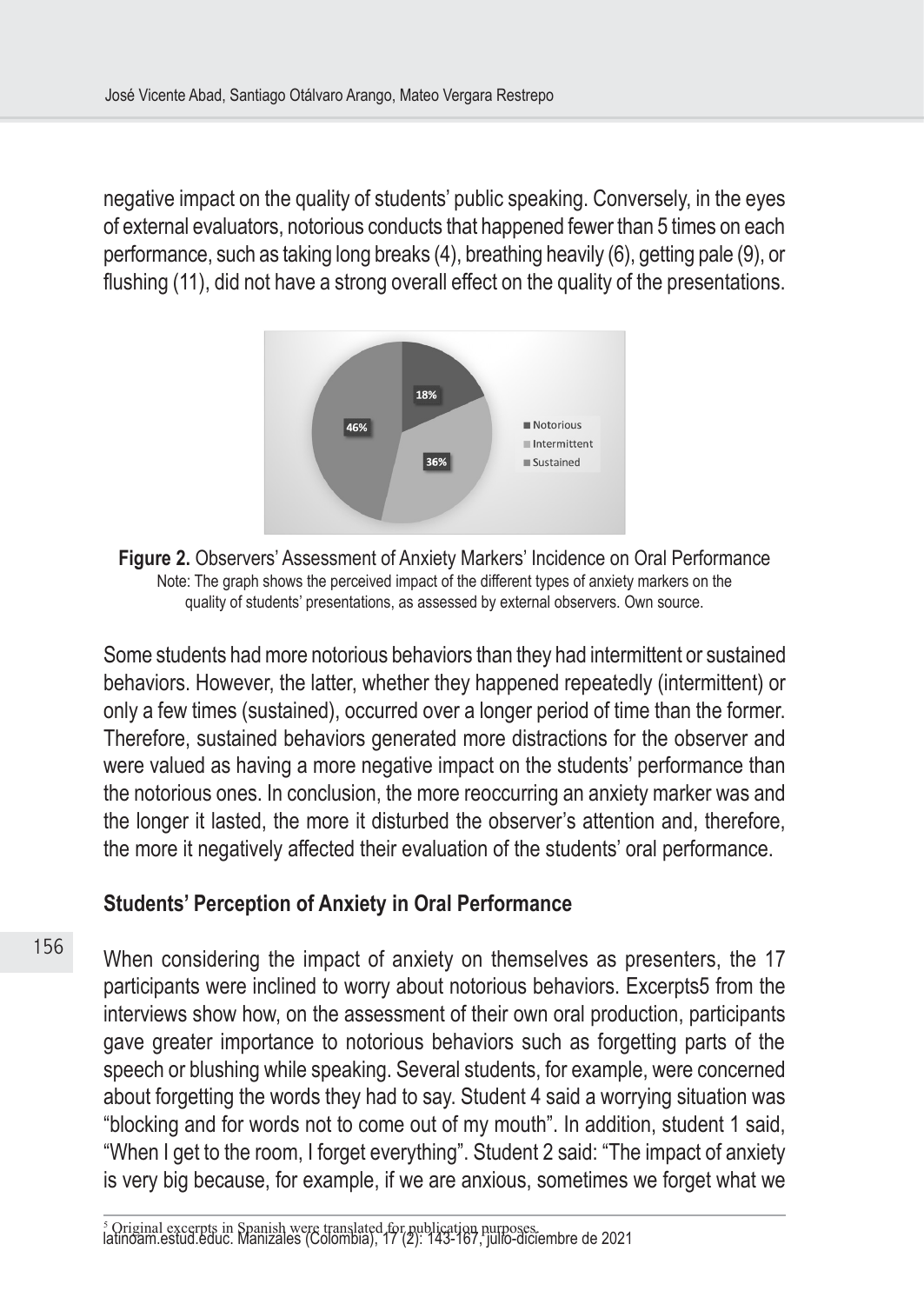are going to answer or we give a wrong answer." Other students worried about blushing. Student 4 emphasized: "I blush, yes, I get red in the face". Student 1 also said "I blush".

Notwithstanding, when reflecting upon the impact of anxiety on their classmates' presentations —that is, when they saw themselves as members of the audience—, interviewees focused primarily on sustained and intermittent conducts (just as external observers had done), indicating that these incidents negatively affected their peers' performance. References to sustained behaviors were usually linked to their classmates through terms such as "they" and "them". And students pointed out that, as they were listening to their classmates, these conducts were more disturbing for them than the notorious ones.

Student 1, for instance, in referring to the observation of how anxiety affected his classmates' performance said: "They move a lot, hmm, they have a kind of tic, which is, for example, moving the foot against the floor or fidgeting with their hands or with the object they are holding and that type of thing." Student 5 also commented: "They take many steps or play with the markers and with their hands." Student 4 stated: "(When they are nervous,) their hands shake a lot and it shows."

These results indicate that students' perception of how much anxiety affects oral performance depends on the role they play during a presentation. As presenters, students tend to worry about notorious conducts because they are afraid of making "a big mistake", and they believe that these behaviors have a strong negative impact on their oral performance that may cause them to lose face before their peers. However, as members of the audience, students tend to perceive sustained and intermittent conducts as being more taxing on the quality of their peers' oral performance than the notorious ones.

# *Teachers' Perception of Anxiety in Oral Performance*

The first indication of teachers' perception of anxiety is their assessment of students' oral performance. As indicated in the revision of the literature, some studies have found no direct correlation between students' anxiety levels and their results in oral examinations. But if students' anxiety levels affect their oral performance, as has been noted herein and suggested by other studies, why was it not reflected on their exam grades? The analysis of the interviews indicates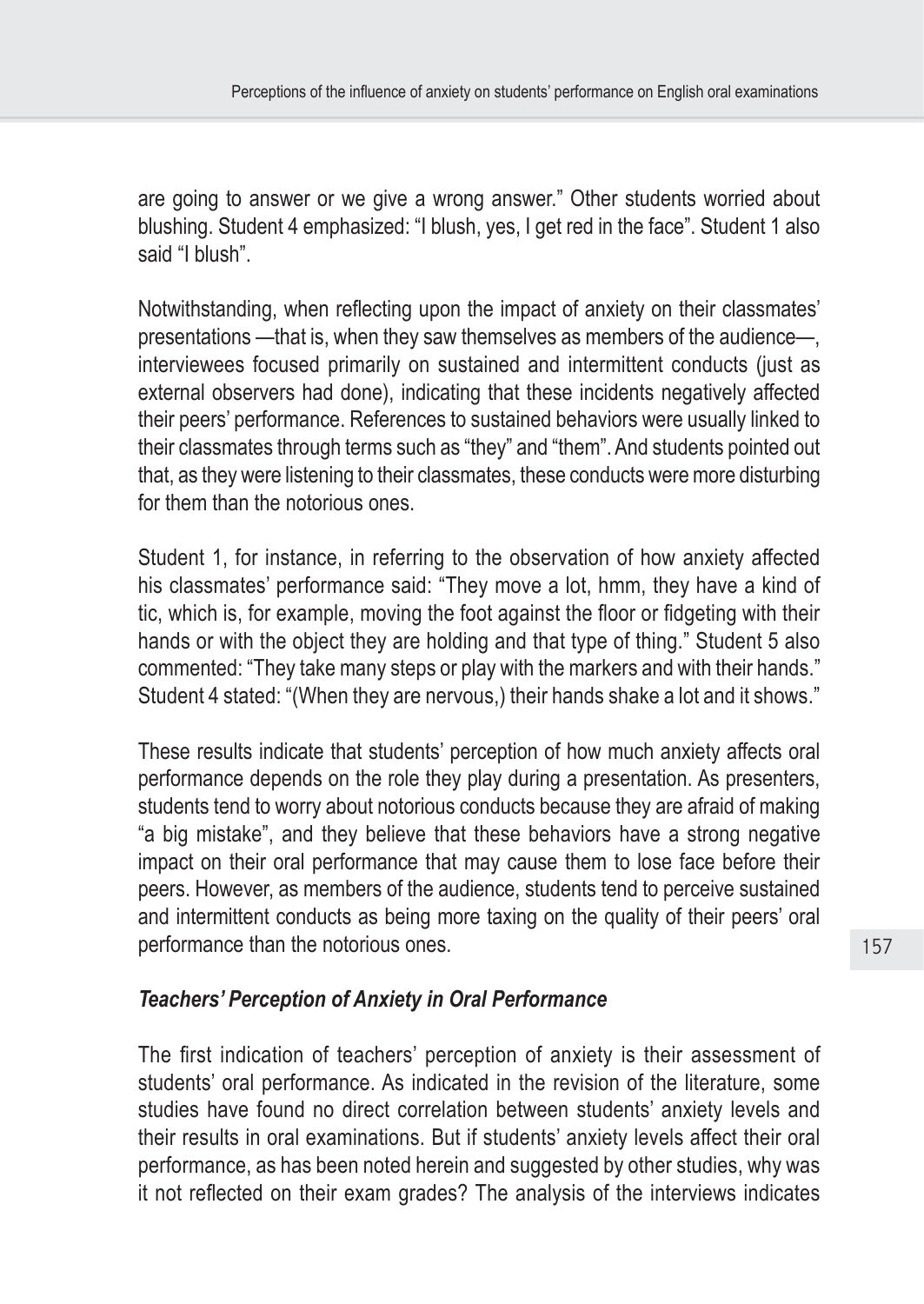that, at the time of evaluating students' oral performance (and in line with the university's humanistic approach to assessment), teachers focused more on students' overall linguistic skills rather than on the way they presented and on the signs of uneasiness they showed. Hence, when assigning grades, teachers were more attentive to students' degree of preparation for the oral examination (as reflected in elements such as the accompanying visual aids) than to aspects such as signs of distress reflected in their body language.

In this regard, teacher 1 said:

I feel it's important to help [students] lower anxiety levels so that the person can give the best of themselves, so I invite them to be better prepared, to make rehearsals or essays of their presentations … If those signs of anxiety still remain, I really do not give too much importance to them. I mean, I try to help the student understand that I am not really taking into account their anxiety if they have done some exercises to reduce it.

In turn, teacher 2 said,

Students may feel anxious when they have to speak in public regardless of how good they are in terms of language ability or how well prepared they are for an oral exam, so it would be unfair to penalize students simply because they are feeling anxious. As teachers, we need to focus on their actual linguistic skills and give them the opportunity to show how well prepared they are for the task, irrespective of how nervous they may be feeling at the time of presenting.

158 Finally, it is worth noting that these teachers do notice students' anxiety, but their comments suggest that they feel they should help students reduce it, and that it ultimately should not be considered when grading students' performance. What appears to be problematic is that both observers and classmates agreed that some signs of anxiety do affect the quality of students' performance and their ability to communicate effectively when speaking in public, but teachers, in an attempt to play it down, may not be addressing its actual effects on oral communication.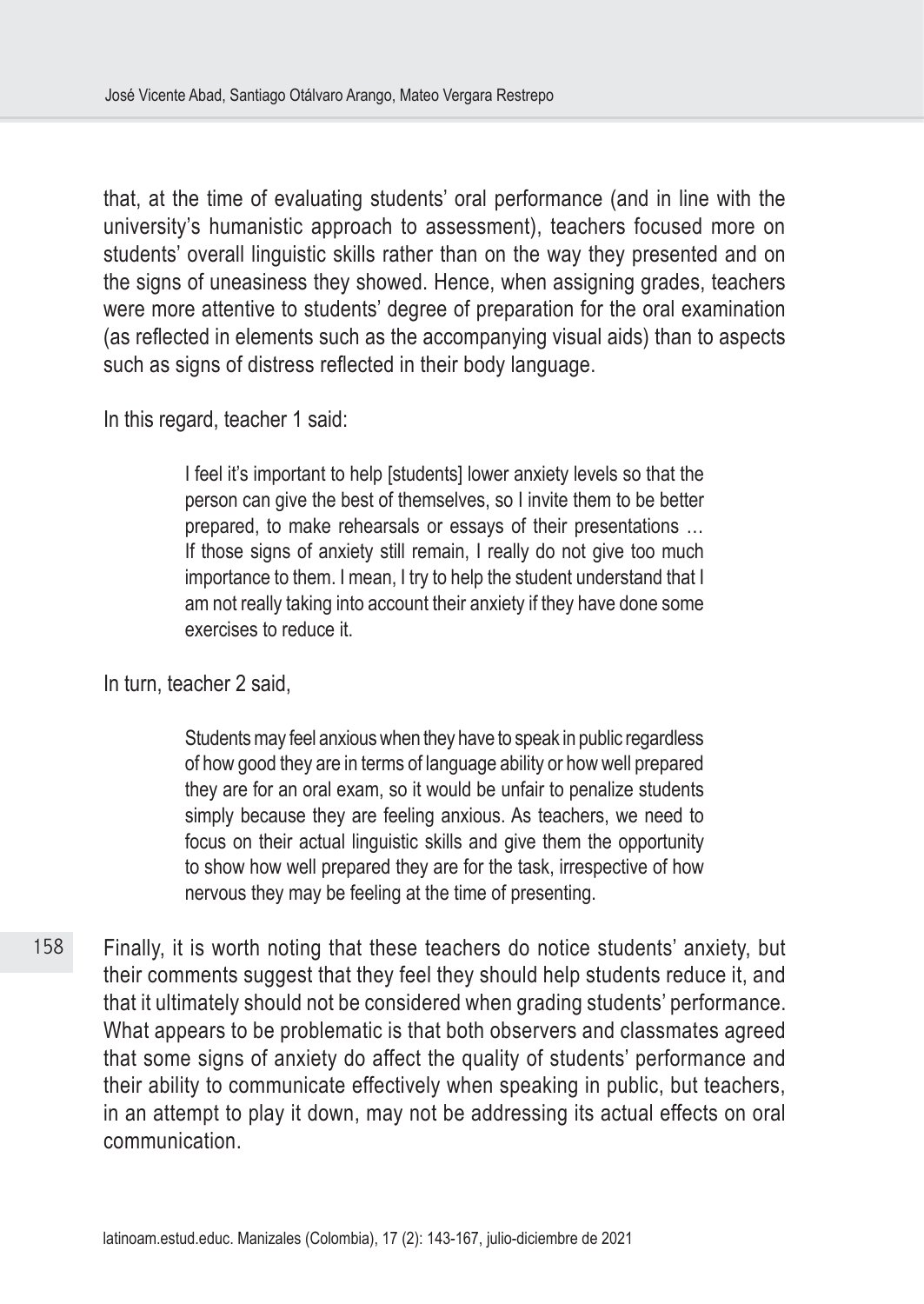## **Discussion**

The analysis of the data around the perception that different actors held of anxiety markers' impact on students' performance led to some overall interpretations. First**,** although anxiety does not appear to have an impact on grades for oral exams, it does affect students' oral performance. This result stands in agreement with Young's (1986), who found that despite existing negative correlations between anxiety and oral performance, they were no longer significant once the effects of the ability were considered. In other words, "once the effect of an individual's language proficiency was accounted for, oral performance no longer decreased as anxiety increased" (p. 439).

On the one hand, anxiety markers do not appear to have an impact on students' results in oral exams. The independence between both variables most likely occurs because teachers filter out signs of nervousness and fear of speaking when they grade oral performance. Although teachers recognize those signs, they do not compute them in the grade they assign to students. This happens because teachers are aware that students' levels of "stage fright" might not be indicative of their overall language ability or of the quality of the preparation they might have had for an oral exam.

However, in line with other studies (Horwitz *et al*., 1986, Horwitz, 2010; Subaşı, 2010), we conclude that anxiety does impact students' academic performance. Nevertheless, the perception of how much it specifically affects performance on oral examinations varies depending on the standpoint from which observers value the presentation. Students' perception of how serious a sign of anxiety is depends on the role they play, i.e. on whether they are presenting to others or listening to their presentation.

Although students in their role as presenters tend to focus on avoiding notorious behaviors, members of the audience usually consider intermittent and sustained behaviors as more pernicious to the quality of a public speech. Unfortunately, as students center their attention on notorious conducts, they often overlook sustained behaviors that creep into their body language and insidiously detract from the quality of their oral communication.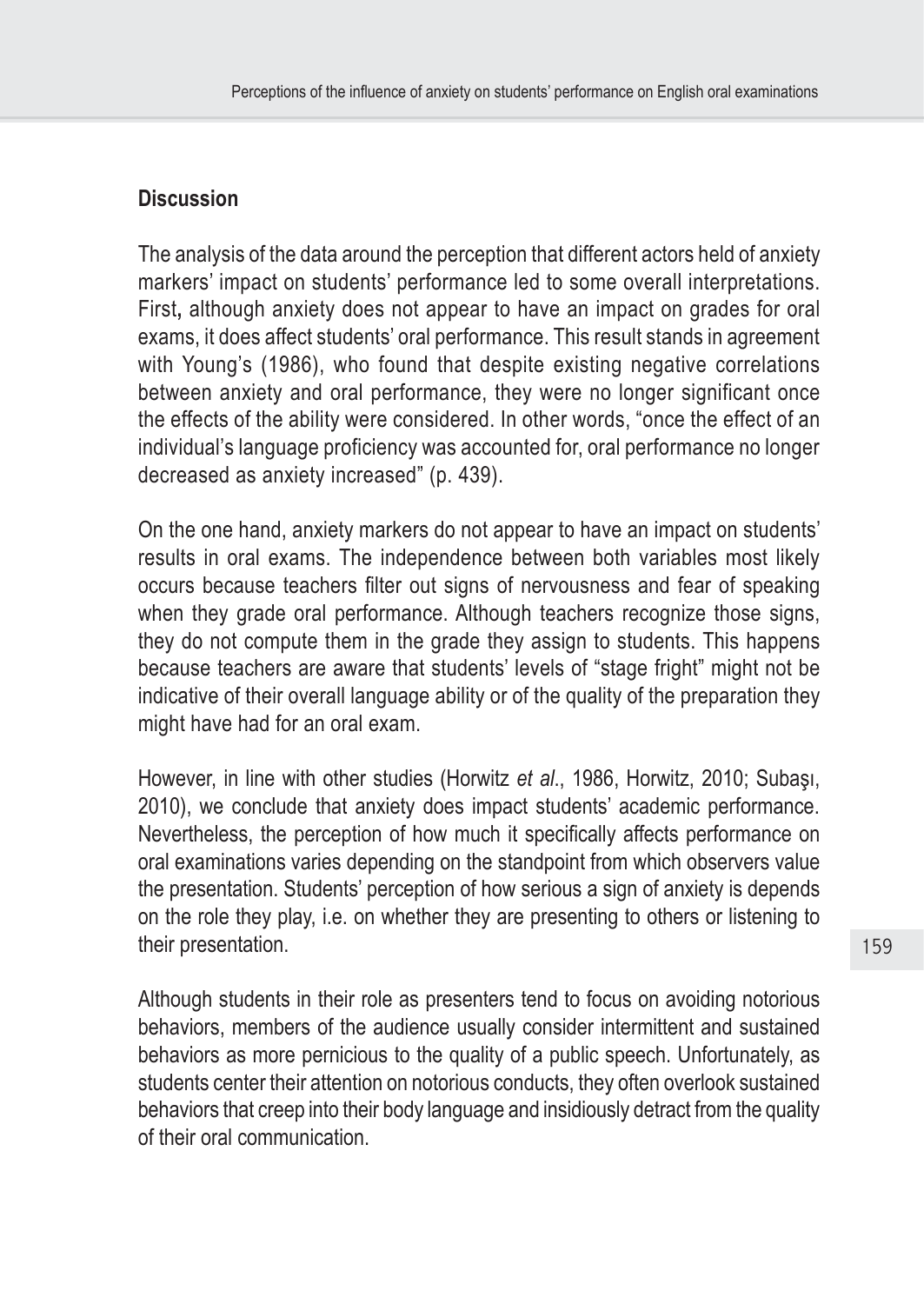Results also indicate that in university contexts, where humanistic training and integral language development are favored, anxiety in oral evaluations is construed in different ways. As suggested above, student anxiety levels are not an indicator of success or failure in oral exams in this type of context. This happens because teachers are often aware that the students' levels of nervousness are not indicative of either their overall language ability or the quality of the preparation they had for the oral exam.

Nevertheless, teachers who filter out anxiety signs when assessing students' performance may be wielding a double-edged sword. Even though these teachers seek to promote a safe and relaxing classroom environment to diminish students' levels of apprehension towards public speaking, they may be inadvertently doing a disservice to students by letting them pass their oral examinations without at least inviting them to consider the effects that anxiety has on oral performance when evaluated by external observers. This is particularly worrying as language users, particularly future language teachers, often have to engage in public speaking outside of the classroom, as we described at the beginning of this article.

#### **Conclusion**

In sum, the perception that different actors have of how much anxiety affects the quality of an oral examination depends on the role they play. For observers, sustained behaviors appear to have a greater incidence over the quality of a presentation than notorious ones do. Nevertheless, presenters tend to focus on avoiding notorious behaviors, bypassing sustained behaviors that negatively affect their body language. In some academic contexts, teachers tend to filter out signs of anxiety when grading oral presentations. Although they do that to generate a non-threatening environment and help reduce students' uneasiness, they still need to address the impact that anxiety signs may have on students' actual oral performance.

Therefore, teachers are encouraged to reflect upon the importance they attach to anxiety and to communicate it to students. Teachers can reassure students by letting them know in advance that errors caused by their nerves will not be severely penalized; this way students can strengthen their preparation for oral tests by focusing on mastering content and demonstrating their linguistic ability. However, both teachers and students should keep in mind that certain signs of distress take a toll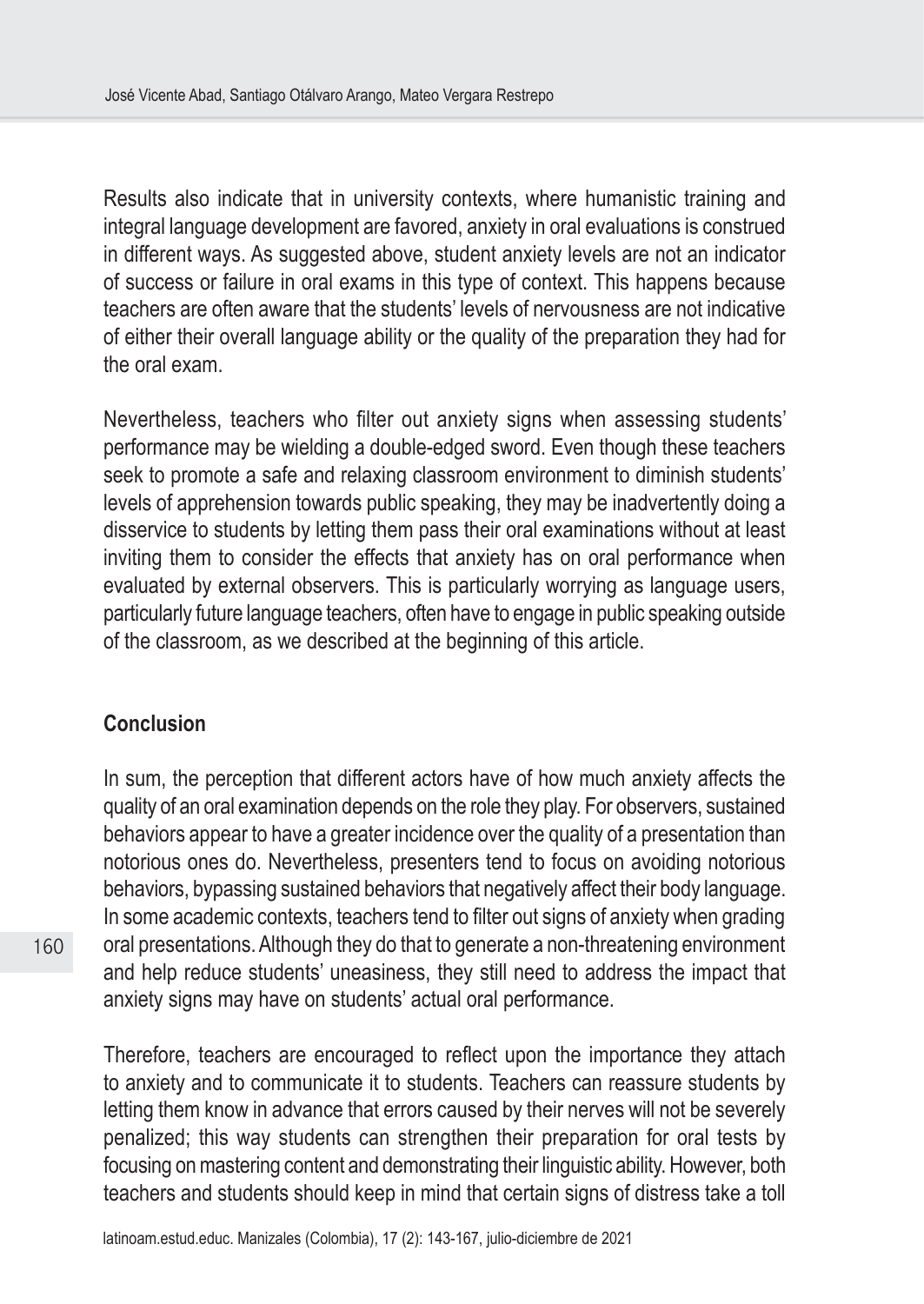on the overall quality of public speaking, which may have serious consequences in contexts other than the classroom. Hence, the study also calls for teachers to discuss with students the effect that body language has on the quality of a public presentation, particularly when signs of anxiety creep into it. In this regard, teachers could guide students so that they do not excessively worry about making "big mistakes" that may seem serious, but that external observers do not ordinarily penalize harshly. In contrast, they could lead students to practice their oral presentations by paying attention to intermittent and sustained behaviors, as these appear to have a greater influence on the evaluation of external observers.

## **References**

- Abad, J. V., & Alzate, P.A. (2016). Strategies instruction to improve the preparation for English oral exams. *PROFILE Issues in Teachers' Professional Development*, 18(1), 129-147.<http://dx.doi.org/10.15446/profile.v18n1.49592>
- Aida, Y. (1994). Examination of Horwitz and Cope's construct of foreign language anxiety: The case of students of Japanese, *Modern Language Journal,* 782, 155-67.
- Aiken, L.R. (2003). *Tests psicológicos y evaluación*,11ª. Ed. Pearson.
- Bachman, L. F. & Palmer, A. S. (1996). *Language testing in practice: Designing and developing useful language tests.* Oxford University Press.
- Beatty, M. J., & Andriate, G. A. (1985). Communication apprehension and general trait anxiety in prediction of public speaking anxiety. *Communication Quarterly*, 33: 174-184.
- Bell, J. (2010). *Doing your research project: A guide for first-time researchers in education, health and social science, 5th ed.* McGraw Hill.
- Brown, D.H., & Abeywickrama, P. (2010). *Language assessment: Principles and classroom practices, 2nd ed.* Pearson.
- Burns, A. (1999). *Collaborative action research for English language teachers*. Cambridge University Press.
- Burns, A. (2010). *Doing action research in language teaching. A guide for practitioners*. Routledge.
- Canale, M., & Swain, M. (1980). Theoretical bases of communicative approaches to second language teaching and testing. *Applied Linguistics*, 11, 1-47.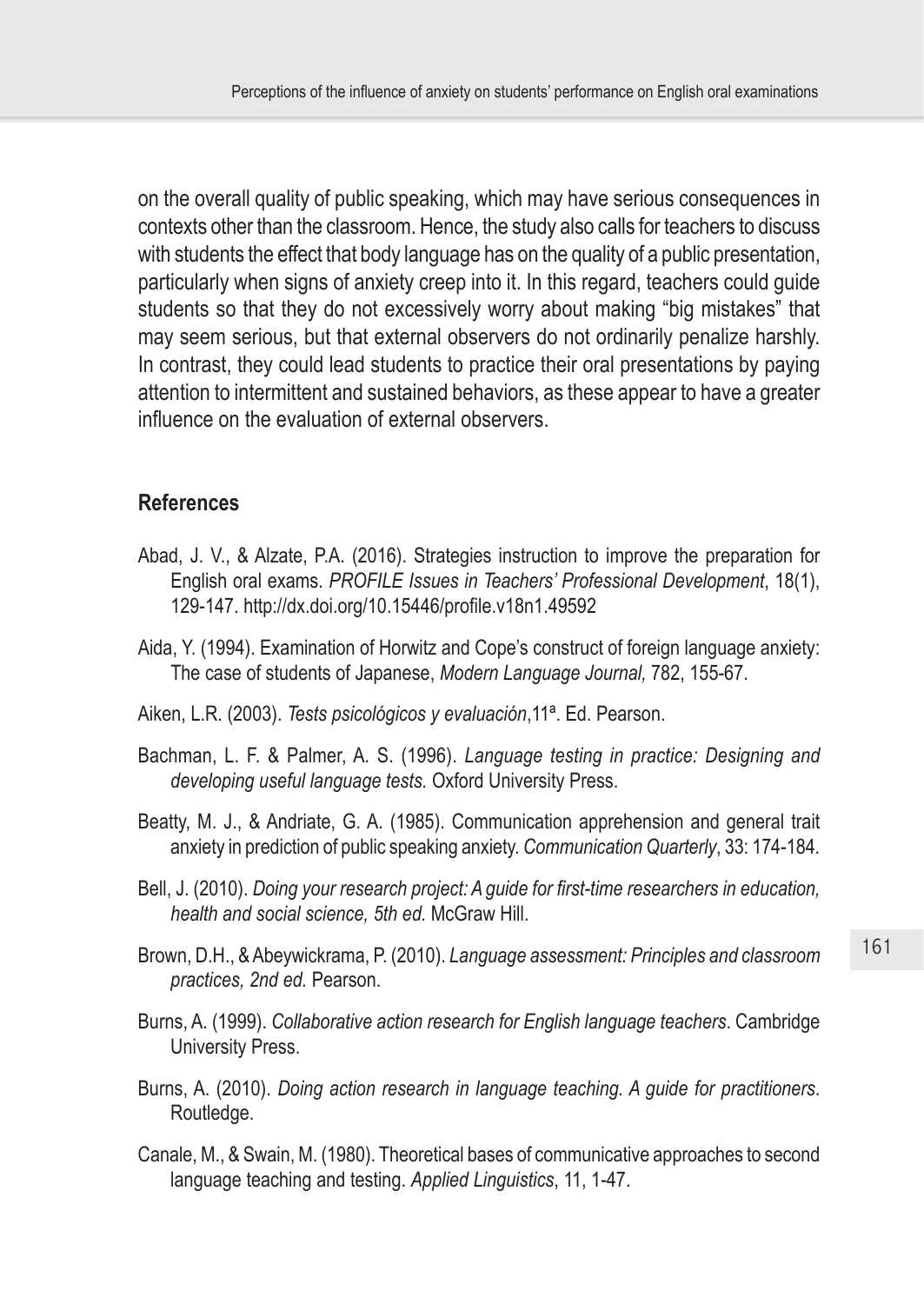- Caver, C.S., & Scheier, M. F. (1986). Functional and dysfunctional responses to anxiety: The interaction between expectancies and self-focused attention. In R. Schwarzer (Ed.) *Self-related cognition in anxiety and motivation*, (pp. 111-142). Erlbaum.
- Cifuentes-Gil, R.M. (2011). *Diseño de proyectos de investigación cualitativa* Noveduc.
- Coral-Piedrahita, D.C. (2018). Una aproximación a la concepción del lenguaje en el discurso que comunica al Ministerio de Educación Nacional a las instituciones de educación superior. *Revista Latinoamericana de Estudios Educativos, 14* (2), 12-37. [https://](https://revistasojs.ucaldas.edu.co/index.php/latinoamericana/article/view/3974) [revistasojs.ucaldas.edu.co/index.php/latinoamericana/article/view/3974](https://revistasojs.ucaldas.edu.co/index.php/latinoamericana/article/view/3974)
- Correa, D., & González, A. (2016). English in public primary schools in Colombia: Achievements and challenges brought about by national language education policies. *Education Policy Analysis Archives, 24*(83), 1-30. [http://dx.doi.org/10.14507/](http://dx.doi.org/10.14507/epaa.24.2459) [epaa.24.2459](http://dx.doi.org/10.14507/epaa.24.2459)
- Council of Europe. (2001). *Common European Framework of Reference for Languages: Learning, teaching, assessment CEFR*. [https://www.coe.int/en/web/common-european](https://www.coe.int/en/web/common-european-framework-reference-languages)[framework-reference-languages](https://www.coe.int/en/web/common-european-framework-reference-languages)
- Creswell, J.W. (2014). *Research design: Qualitative, quantitative, and mixed methods approaches,* 4th ed. SAGE.
- Curry, L.A. (2015, June 23). *Fundamentals of Qualitative Research Methods: Data Analysis*  Module 5. [Video]. YouTube <https://youtu.be/opp5tH4uD-w>
- Chen, Y. (2015). *ESL students' language anxiety in in-class oral presentations* (publication No. 962) [Theses, Dissertations and Capstones]. Marshal Digital Scholar. [https://mds.](https://mds.marshall.edu/etd/962) [marshall.edu/etd/962](https://mds.marshall.edu/etd/962)
- Denzin, N. K., & Lincoln, Y. S. (2005). *Handbook of qualitative research, 3rd ed*. SAGE.
- Elkhafaifi, H. (2005). Listening comprehension anxiety in the Arabic language classroom. *The Modem Language Journal*, 89(2), 206-220. [https://doi.org/10.1111/j.1540-](https://doi.org/10.1111/j.1540-4781.2005.00275.x) [4781.2005.00275.x](https://doi.org/10.1111/j.1540-4781.2005.00275.x)
- Endler, N.S. (1980). Person-situation interaction and anxiety. In I.L. Kutash (Ed.), *Handbook on stress and anxiety* (pp.249-266). Jossey-Bass.
- Escobar, A.M. (2013). Bilingualism in Latin America revised version. In T.K. Bhatia & W.C. Ritchie (Eds). *The Handbook of Bilingualism and Multilingualism* (2nd ed). (pp. 725- 744). Blackwell. <https://doi.org/10.1002/9781118332382.ch29>

162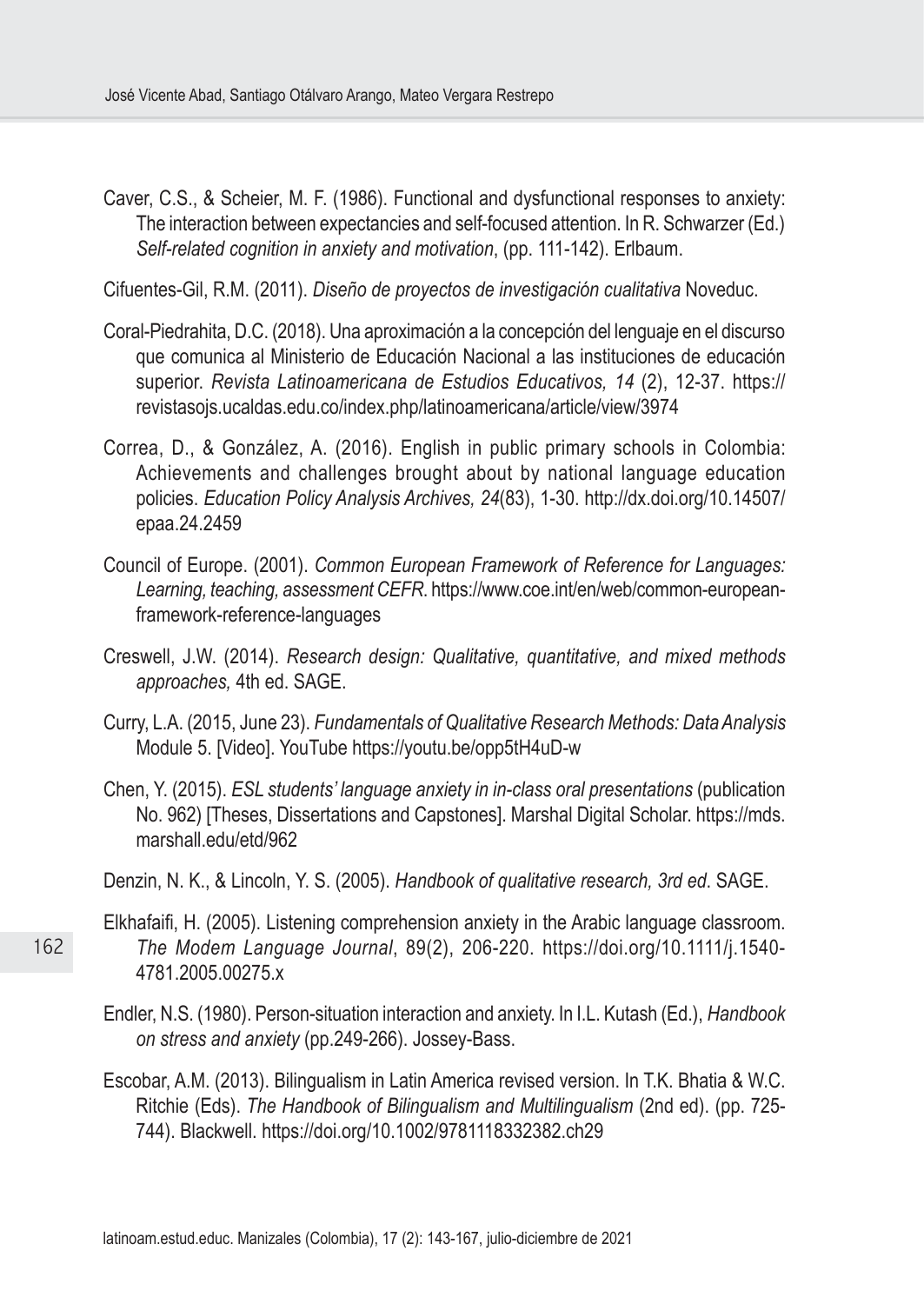- Fernández -Castillo, A. & Caurcel, M.J. (2015). State test-anxiety, selective attention and concentration in university students. *International Journal of Psychology*, 50/4: 265–271. <https://doi.org/10.1002/ijop.12092>
- Gardner, R. C. & Macintyre, P. D. (1993). A student's contribution to second language learning. Part II: Affective variables. *Language Teaching*, 26(1),1-11.
- Gardner, R., Clement, C., Smythe, P.C., & Smythe. C. C. (1979). *Attitudes and motivation test battery: revised manual, Research Bulletin No.15*. University of Western Ontario.
- Golafshani, N. (2003). Understanding reliability and validity in qualitative research. *The Qualitative Report, 8(*4),597-606. <https://doi.org/10.46743/2160-3715/2003.1870>
- Goldberg, L.R. (1993). The structure of phenotypic personality traits. *American Psychologist*, 48, 26-34.
- Guba, E. G., & Lincoln, Y. S. (1989). *Fourth generation evaluation*. SAGE.
- Horikawa, M. (2013). Debilitative and facilitative perception of trait and state anxiety and their relationships to selfloonfidence among undergraduate students on a serial addition task. *International Journal of Advances in Psychology*, *2*(3),157-165.
- Horwitz, E. (2010). Foreign and second language anxiety. *Language Teaching*, 43(2),154- 167.
- Horwitz, E. K., & Young, D. J. (1991). *Language anxiety: from theory and research to classroom implications*. Prentice Hall.
- Horwitz, E.K., Horwitz, M.B. & Cope, J. (1986). Foreign language classroom anxiety. *The Modern Language Journal*, *70*(2),125–132. [https://doi.org/10.1111/j.1540-4781.1986.](https://doi.org/10.1111/j.1540-4781.1986.tb05256.x) [tb05256.x](https://doi.org/10.1111/j.1540-4781.1986.tb05256.x)
- Krashen, S. (2013). *Second language acquisition: theory, applications, and some conjectures*. Cambridge University Press.
- Liu, M.H. (2006). Anxiety in Chinese EFL students at different proficiency levels. *System*, *34*, 301-316.
- Longhurst, R. (2003). Semi-structured interviews and focus groups. In N. Clifford, & G. Valentine (Eds.). *Key Methods in Geography*. (pp. 117-132). SAGE
- Macintyre, P.D. (1995). How does anxiety affect second language learning? A reply to Sparks and Ganschow. *The Modern Language Journal*, 79(1),90-99. [https://doi.](https://doi.org/10.1111/j.1540-4781.1995.tb05418.x) [org/10.1111/j.1540-4781.1995.tb05418.x](https://doi.org/10.1111/j.1540-4781.1995.tb05418.x)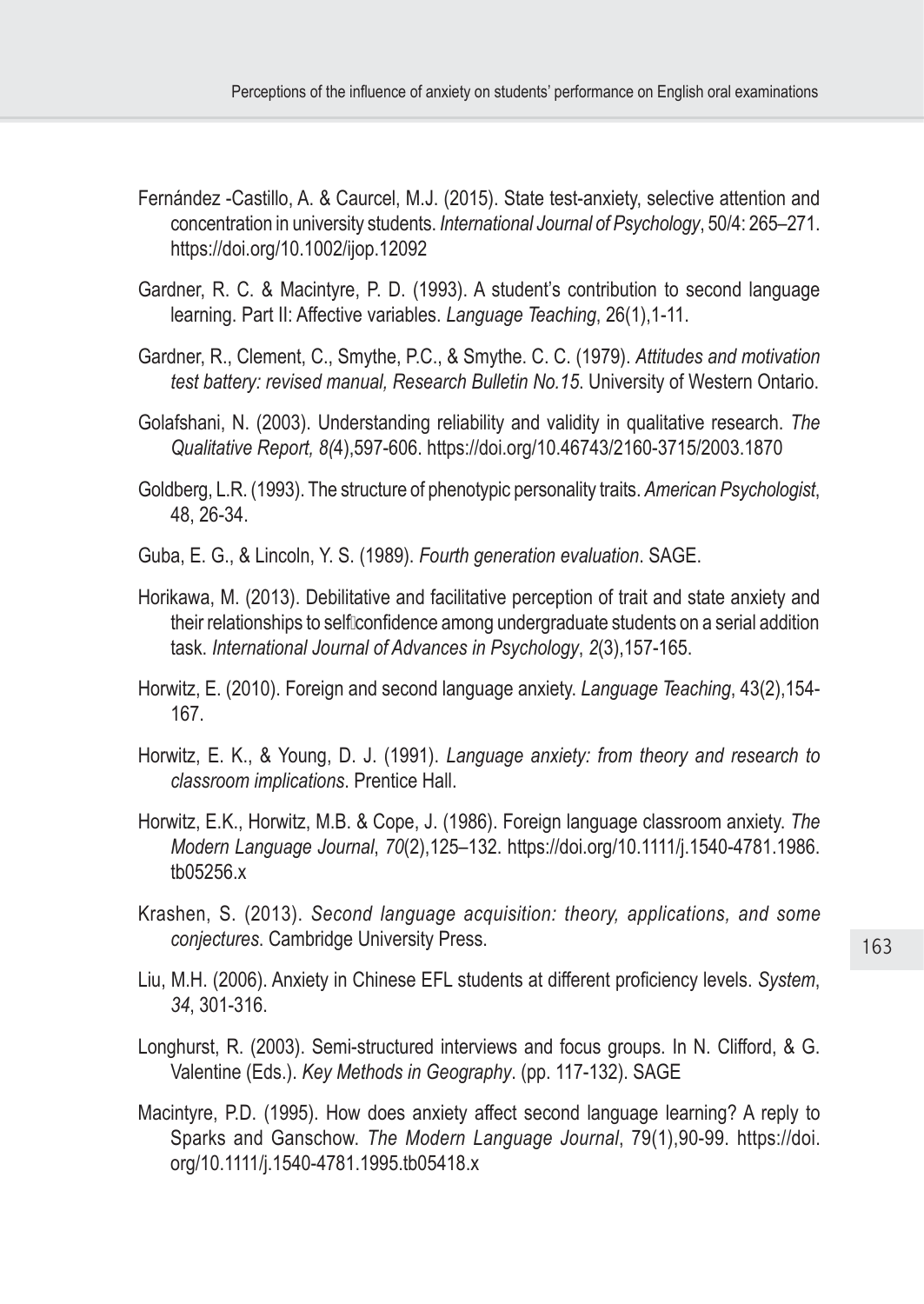- MacIntyre, P. D. (1999). Language anxiety: a review of the research for language teachers. In" D. J. Young (ed.), *Affect in foreign language and second language learning: a practical guide to creating a low-anxiety classroom atmosphere*, (pp. 24- 45). McGraw-Hill.
- Macintyre, P. D., & Gardner, R. C. (1991). Methods and results in the study of anxiety and language learning: A review of the literature. *Language Learning*, *41*(1), 85-117.
- Mak, B. (2011). An exploration of speaking-in-class anxiety with Chinese ESL learners. *System, 39*, 202-204.
- Marshall, M. N. (1996). Sampling for qualitative research. *Family Practice,136*, 522-526.
- Maturana-Patarroyo, L.M. (2015). *Evaluación de aprendizajes en el contexto de otras lenguas*. Funlam. [http://www.funlam.edu.co/uploads/fondoeditorial/89\\_Evaluacion\\_](http://www.funlam.edu.co/uploads/fondoeditorial/89_Evaluacion_de_aprendizajes_en_el_contexto_de_otras_lenguas.pdf) de aprendizajes en el contexto de otras lenguas.pdf
- Melitz, J. (2018). English as a lingua franca: Facts, benefits and costs. *The World Economy. Special Issue: The Economics of Common Language and Culture, 41*(7), 1750-1774. https://doi.org/10.1111/twec.12643
- Ministerio de Educación Nacional de Colombia. (2016, feb. 03). *Resolución 02041. Por la cual se establecen las características específicas de calidad de los programas de Licenciatura para la obtención, renovación o modificación del registro calificado*. [https://](https://www.mineducacion.gov.co/1759/articles-356144_recurso_1.pdf) [www.mineducacion.gov.co/1759/articles-356144\\_recurso\\_1.pdf](https://www.mineducacion.gov.co/1759/articles-356144_recurso_1.pdf)
- Moore, T.S., Lapan, S.D., & Quartaroli, M.T. (2012). Case Study Research. In S. D. Lapan, M.T. Quartaroli, & F.J. Riemer. (Eds). *Qualitative research. An introduction to methods and designs.* (pp. 243-270). Jossey-Bass.
- National Social Anxiety Center. (2016). Public speaking anxiety. [https://](https://nationalsocialanxietycenter.com/social-anxiety/public-speaking-anxiety/) [nationalsocialanxietycenter.com/social-anxiety/public-speaking-anxiety/](https://nationalsocialanxietycenter.com/social-anxiety/public-speaking-anxiety/)
- Onwuegbuzie, A. J., Bailey, P., & Daley, C. E. (1999). Factors associated with foreign language anxiety. *Applied Psycho-Linguistics, 20,* 217-239. [https://doi.org/10.1017/](https://doi.org/10.1017/s0142716499002039) [s0142716499002039](https://doi.org/10.1017/s0142716499002039)
- Pappamihiel, N. E. (2002). English as a second language students and English language anxiety: Issues in the mainstream classroom. *Research in the Teaching of English*, *36*, 327-355. https://www.jstor.org/stable/40171530
- Patton, M.Q. (2015). *Qualitative research and evaluation methods: Integrating theory and practice,* 4th ed. SAGE.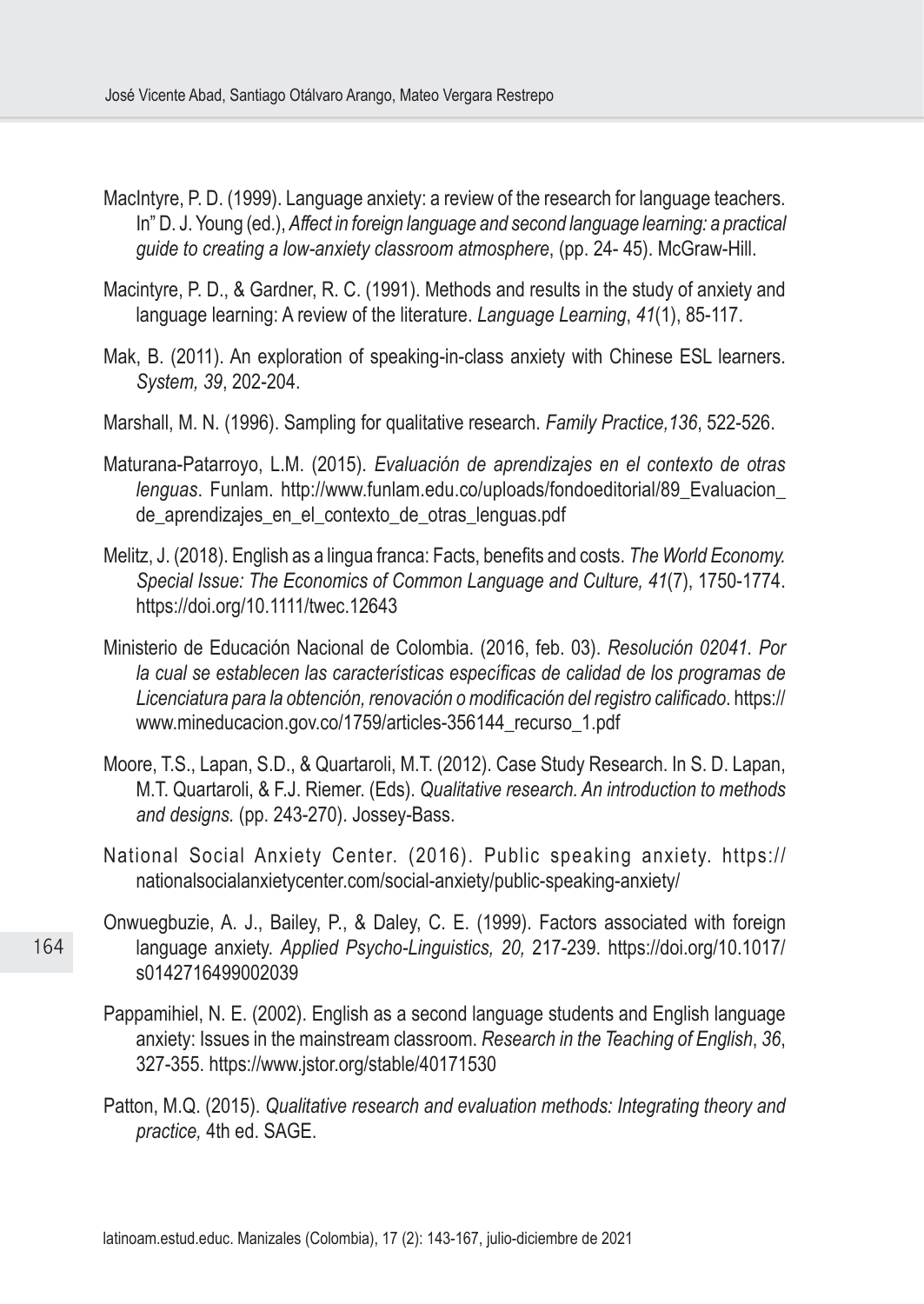- Peláez, O., & Usma, J. (2017). The crucial role of educational stakeholders in the appropriation of foreign language education policies: *A case study. Profile, Issues in Teachers' Professional Development, 19*(2), 121-134. [https://doi.org/10.15446/profile.](https://doi.org/10.15446/profile.v19n2.57215) [v19n2.57215](https://doi.org/10.15446/profile.v19n2.57215)
- Price, M. L. (1991). The Subjective Experience of Foreign Language Anxiety: Interview with Highly Anxious Students. In E. K. Horwitz, & D. J. Young (Eds.), *Language anxiety: from theory and research to classroom implications* (pp. 101-108). Prentice Hall.
- Ranjbar, N. A., & Narafshan, M. H. (2016). Affective domain: The relationship between teachers' affective factors and EFL students' motivation. *Journal for the Study of English Linguistics, 4*(2),13-28. <https://doi.org/10.5296/jsel.v4i2.9920>
- Saito, Y., Horwitz, E. K., & Garza, T. J. (1999). Foreign language reading anxiety. *The Modern Language Journal*, *83*, 202- 218.
- Spielberger, C. D. (1989). *State-Trait Anxiety Inventory: Bibliography, 2nd ed*. Consulting Psychologists Press.
- Stake, R.E. (1995). *The art of case study research.* SAGE.
- Subaşi, G. (2010). What are the main sources of Turkish EFL students' anxiety in oral practice? *Turkish Online Journal of Qualitative Inquiry*, 1/2 , 29-49. [http://www.acarindex.](http://www.acarindex.com/dosyalar/makale/acarindex-1423932623.pdf) [com/dosyalar/makale/acarindex-1423932623.pdf](http://www.acarindex.com/dosyalar/makale/acarindex-1423932623.pdf)
- Taylor, P.C., & Medina, M.N.D. (2013). Educational research paradigms: from positivism to multiparadigmatic. *Journal for Meaning Centered Education*,1- https://doi. org/16.10.13140/2.1.3542.0805
- Universidad Católica Luis Amigó. (2019). *Proyecto Educativo Institucional*
- [https://www.funlam.edu.co/uploads/documentosjuridicos/684\\_PEI-Proyecto-Educativo-](https://www.funlam.edu.co/uploads/documentosjuridicos/684_PEI-Proyecto-Educativo-Institucional-2019.pdf)[Institucional-2019.pdf](https://www.funlam.edu.co/uploads/documentosjuridicos/684_PEI-Proyecto-Educativo-Institucional-2019.pdf)
- Universidad Católica Luis Amigó (2018). *Proyecto Educativo del Programa Licenciatura en Lenguas Extranjeras con Énfasis en inglés.* [https://www.funlam.edu.co/uploads/](https://www.funlam.edu.co/uploads/facultadeducacion/402_LICENCIATURA_EN_LENGUS_EXTRANJERAS_PEP_2018.pdf) [facultadeducacion/402\\_LICENCIATURA\\_EN\\_LENGUS\\_EXTRANJERAS\\_PEP\\_2018.pdf](https://www.funlam.edu.co/uploads/facultadeducacion/402_LICENCIATURA_EN_LENGUS_EXTRANJERAS_PEP_2018.pdf)
- Usma, J. (2015). *From transnational language policy transfer to local appropriation the case of the national bilingual program in Medellín, Colombia*. Deep University Press.
- Universidad Nacional de Colombia. (2012). *Guía para consolidar el proyecto educativo del programa-PEP, autoevaluación y seguimiento de la calidad de los programas de pregrado*. [http://www.pregrado.unal.edu.co/docs/acreditacion/general/Guia\\_PEP\\_2012.pdf](http://www.pregrado.unal.edu.co/docs/acreditacion/general/Guia_PEP_2012.pdf)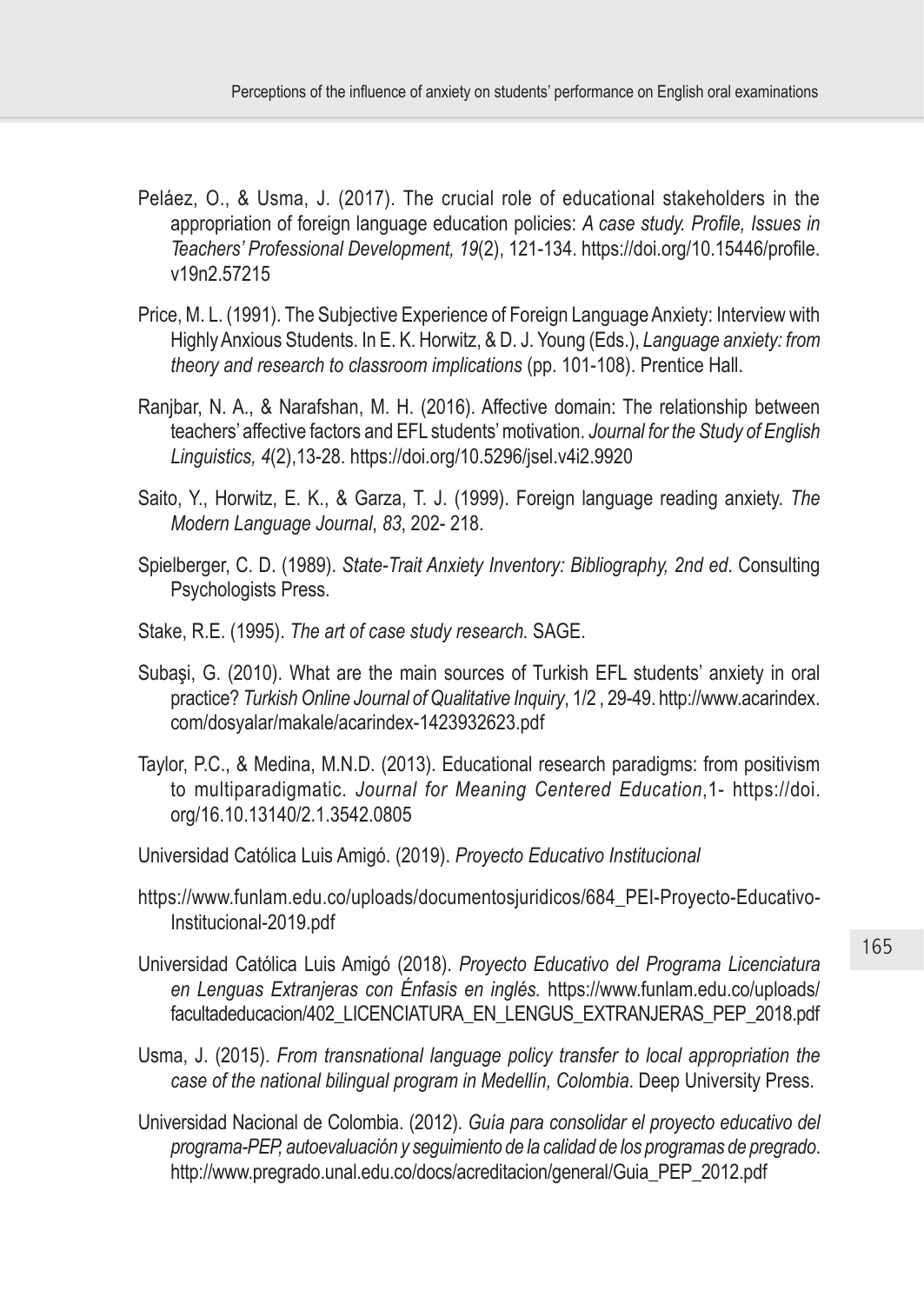- Vieytes, R. (2004). *Metodología de la investigación en organizaciones, mercado y sociedad. Epistemología y técnicas* [Research methodology in organizations, market, and society. Epistemology and techniques]. Editorial de las Ciencias.
- Woodrow, L. (2006). Anxiety and speaking english as a second language, *RELC Journal, 37*(3), 308-328.
- Yan, J.X., & Horwitz, E. K. (2008). Learners' perceptions of how anxiety interacts with personal and instructional factors to influence their achievement in English: qualitative analysis of EFL learners in China. *Language Learning*, *58*(1),151-183.
- Yin, R. K. (2013). *Case study research: Design and methods,* 5th ed. SAGE.
- Young, D.J. (1986). The relationship between anxiety and foreign language oral proficiency ratings. *Foreign Language Annals,* 195, 439-445. [https://doi.](https://doi.org/10.1111/j.1944-9720.1986.tb01032.x) [org/10.1111/j.1944-9720.1986.tb01032.x](https://doi.org/10.1111/j.1944-9720.1986.tb01032.x)
- Young, D.J. (1999). *Affect in foreign language and second language learning: A practical guide to creating a low-anxiety classroom atmosphere*. McGraw- Hill College.